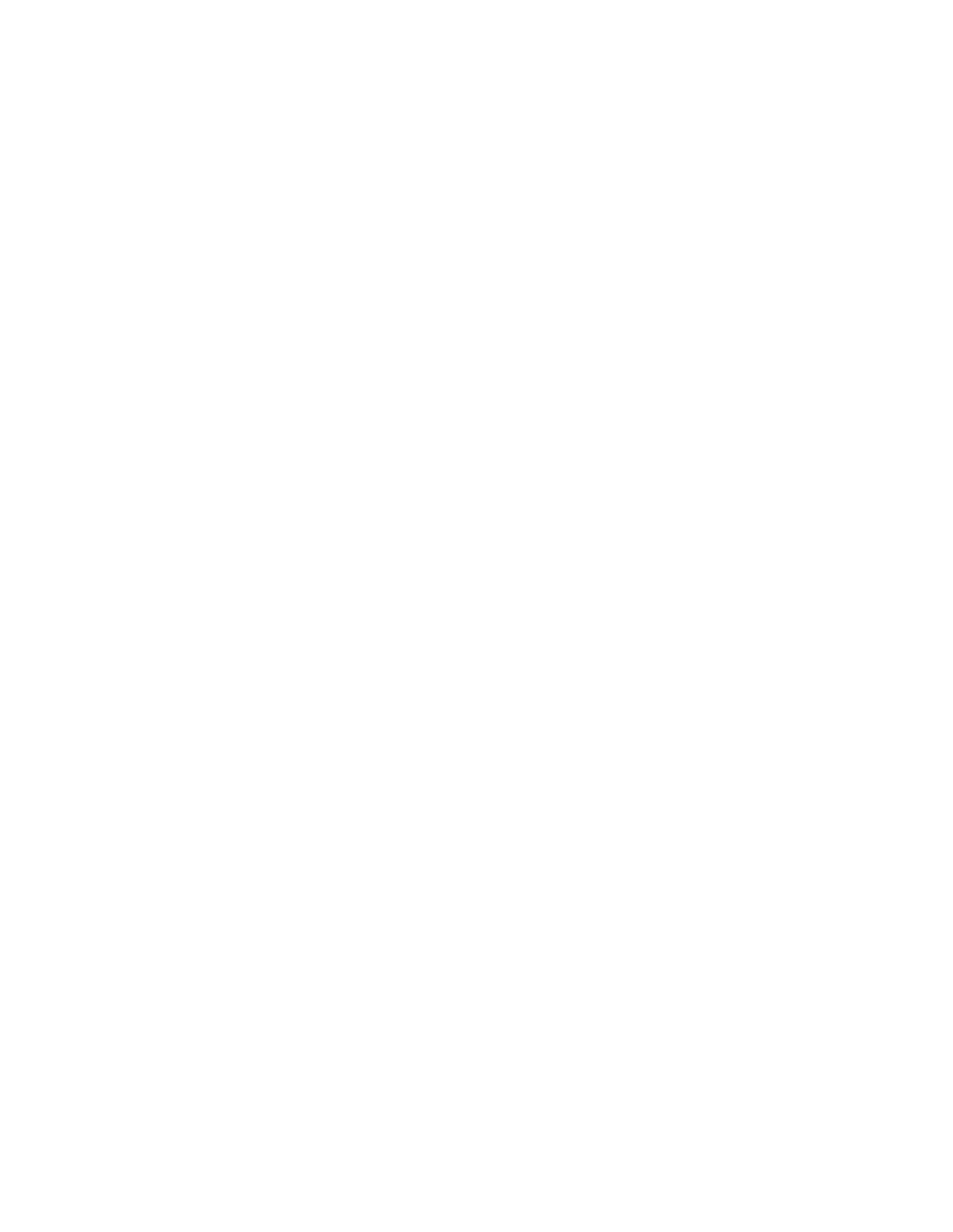

HONORABLE DANIEL J. O'HERN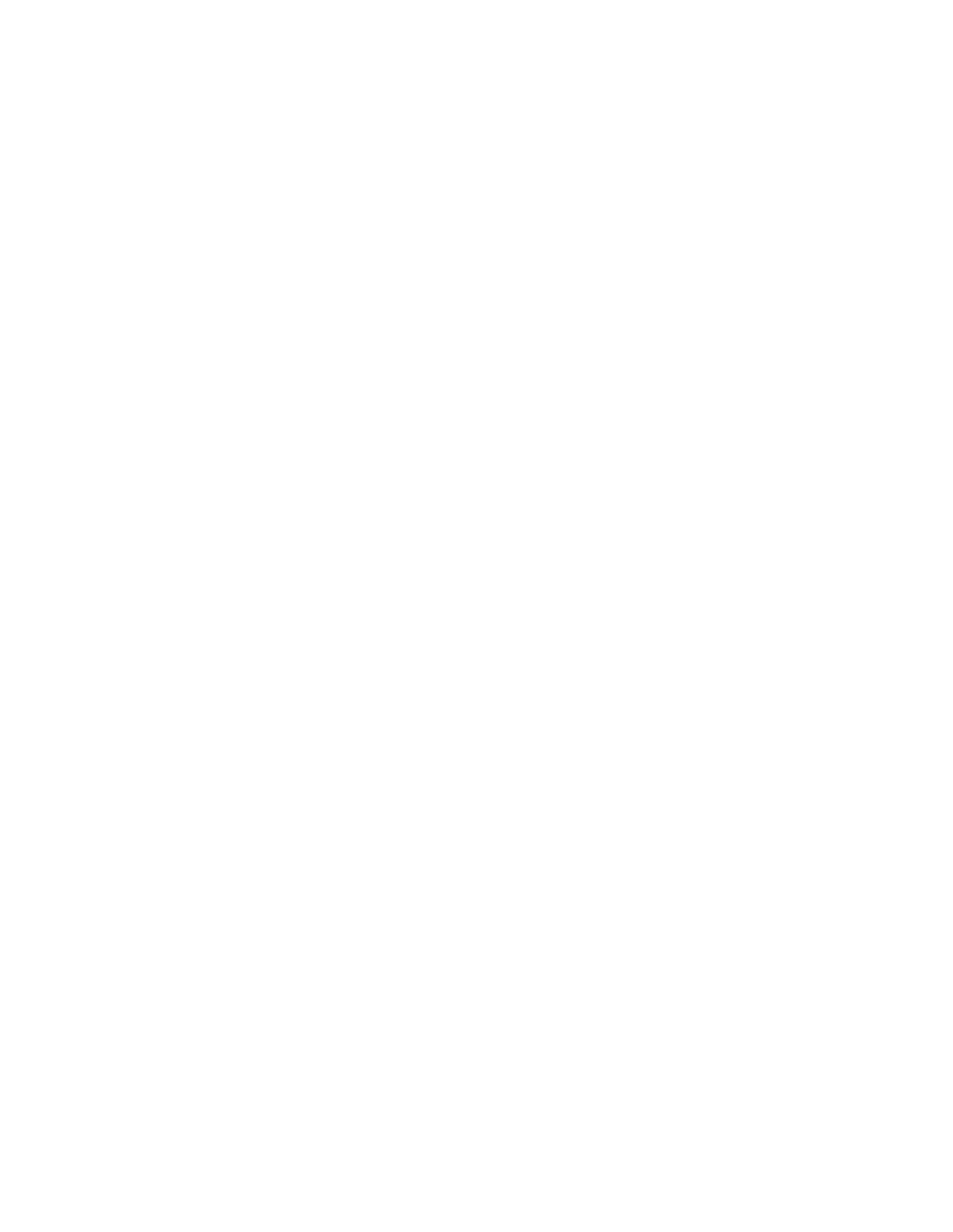# Proceeding

# **Opening Remarks by CHIEF JUSTICE RABNER**

Good afternoon. The Court is convening today to honor and remember the life and career of Justice Daniel J. O'Hern. We are pleased to be able to welcome members of Justice O'Hern's family, friends, former Justices and distinguished guests.

We offer a special welcome to Governor Brendan Byrne, who nominated Justice O'Hern to the Supreme Court in 1981. The Justice's lasting influence on this Court, after serving on it for nearly two decades, was but one aspect of his legendary record of public service.

This afternoon, we will have a chance to hear from a number of people who will share their warm memories of Justice O'Hern. First, I'd like to call on Justice Virginia Long, who will speak on behalf of the Court.

# **Remarks by JUSTICE VIRGINIA A. LONG**

Governor Byrne, Chief Justice, present and former members of the Supreme Court, Barbara and members of the O'Hern family, and friends of Justice Daniel J. O'Hern.

In his novel, *Under Western Eyes*, Joseph Conrad suggests that when a man is no longer present to explain or add to the record of his life, he becomes what other people remember of him. In that vein, I am honored to speak today on behalf of the Supreme Court and to place on the permanent record our admiration, respect, and love for Justice O'Hern.

By way of biography, he was born in Red Bank on May 23, 1930, and remained a Red Bank boy for the rest of his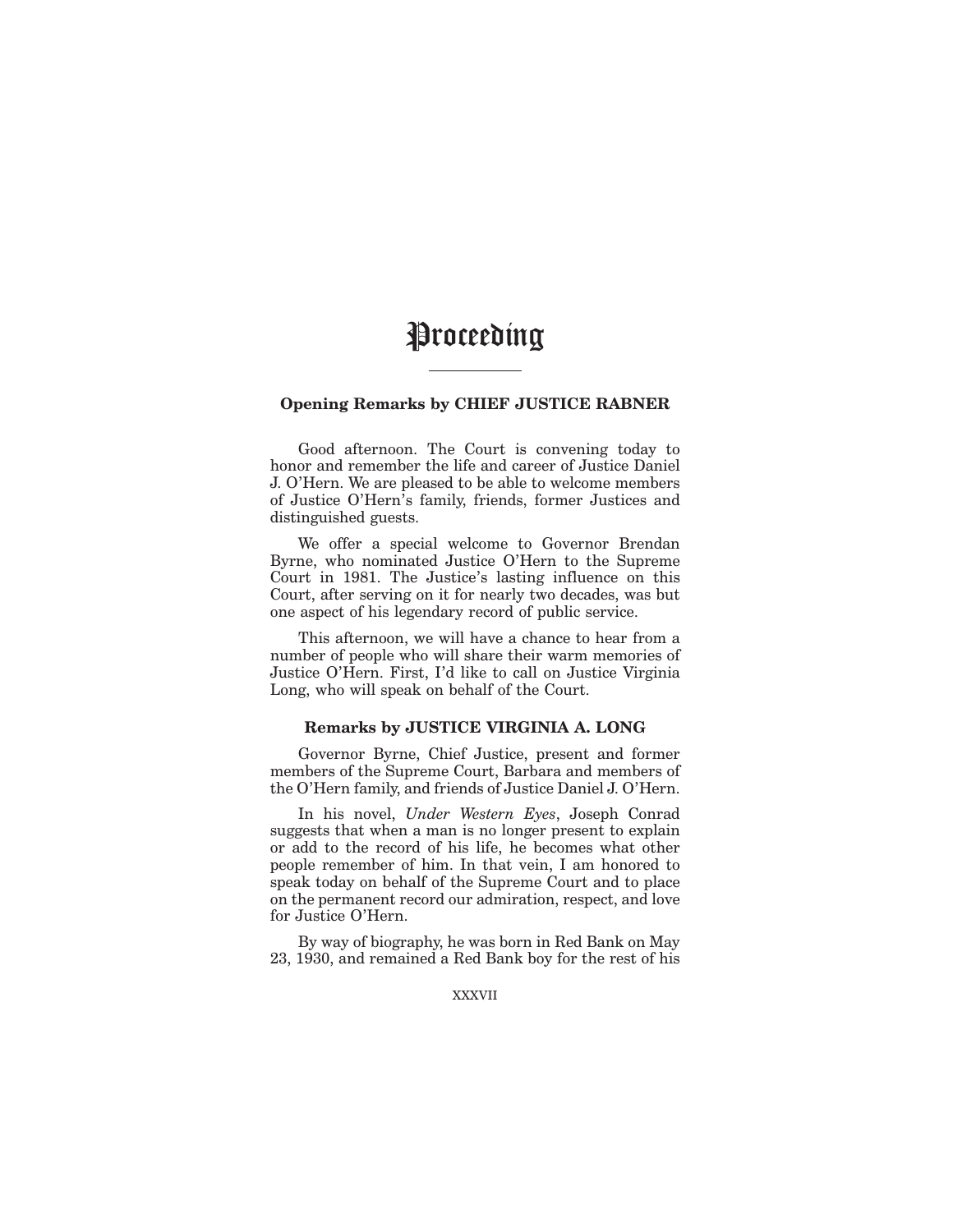life. He was a graduate of two famous Jesuit institutions — Regis High School and Fordham College — and stood as a shining example of the Jesuit's notion that if given the boy, they would give us the man. A patriot, he served in the U.S. Navy and returned to attend Harvard Law School. On graduation, in 1957, he became a law clerk to Justice William J. Brennan, an experience that had a lasting influence on him — he shared Justice Brennan's constitutional vision and, fittingly, assumed Justice Brennan's seat on this Court in 1981.

For nineteen years, Justice O'Hern sat on this Court, penning more than 230 opinions, which were brilliant, concise, confident, direct, glitteringly analyzed, and elegantly written. They have been cited by courts across the nation and in treatises and law reviews.

A wag once said that a clear writer has readers and an obscure one — commentators. Well, Dan O'Hern had readers. He made accessible to the ordinary practitioner obscure and difficult legal concepts — witness the continuing trigger doctrine of *Owens-Illinois* — which set forth a logical and understandable template for allocating insurance coverage for sequential environmental exposure.

Because he knew that the Court's survival as an institution depends on public acceptance of its opinions, Dan painstakingly explained *in every case* why the Court reached the conclusion that it did. Indeed, he believed that an opinion that could not be understood by the boys at Sal's Tavern would not pass muster.

And he always reached out to the adversary. In *In re Jobes*, for example, where he dissented from the Court's order that an unwilling health care provider participate in life-ending procedures, he spoke directly to the family members who had sought the removal of life support. He said:

While I dissent from the disposition of this case ...I reiterate my respect for the aggrieved family and their conscientious decision. I ask them only to consider that the restraints of the law that seem so cruel

#### XXXVIII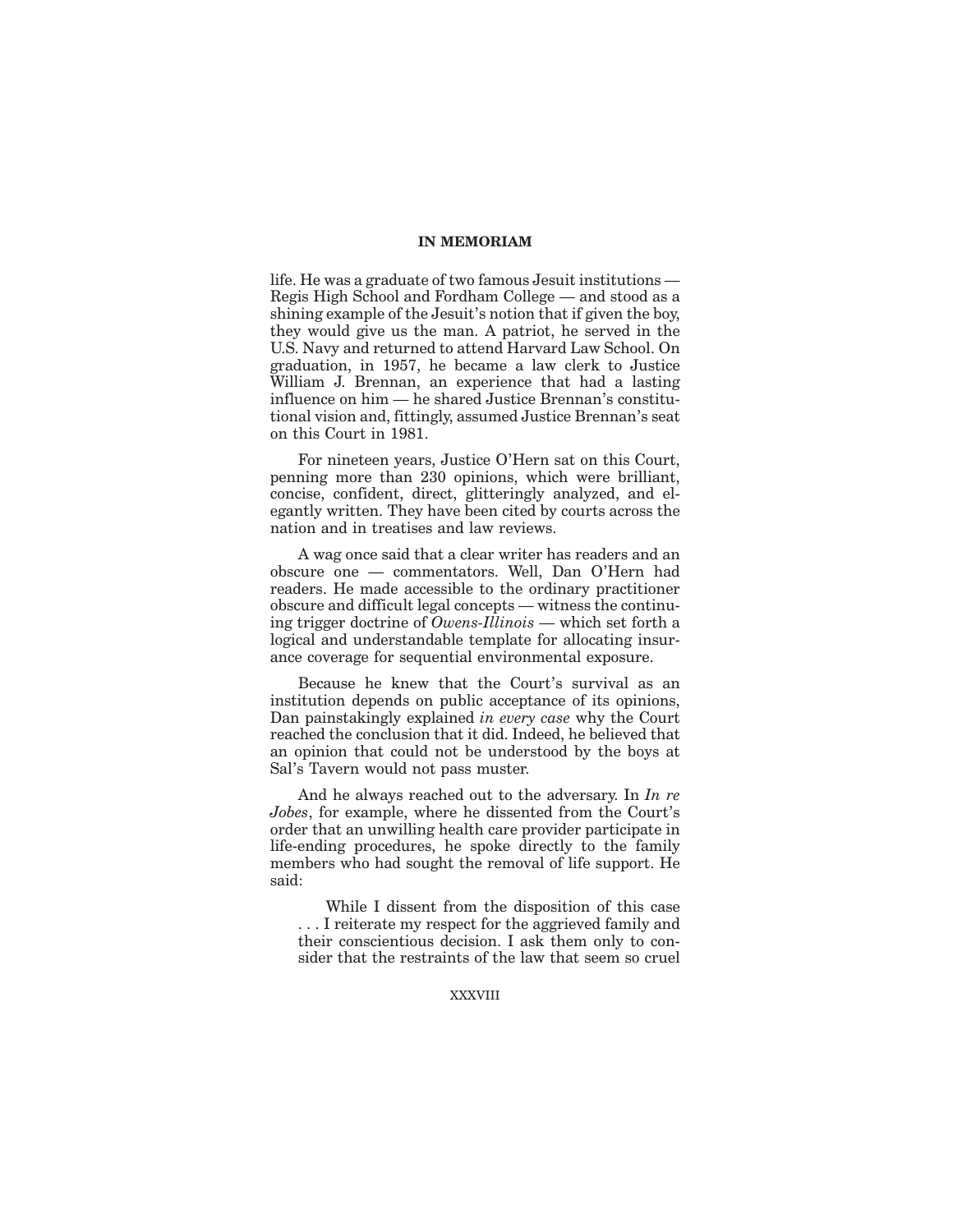to them may reflect an equally profound respect for patients not surrounded by a family as loving as theirs. It is not possible for us to construct a substantive principle of law based upon the intact family status. We must construct a substantive principle of law that will endure in all circumstances.

Substantively, Justice O'Hern's opinions reflect deep concern for ordinary people and cover the gamut of human experience. Their breadth exceeds geometrically, the capacity to even scratch their surface in the brief time allotted. But no memorial would be complete without reference to *Williams v. Dept. of Human Services*, in which Justice O'Hern wrote, for the Court, that our most forgotten citizens, welfare families, down on their luck, could not be abandoned by the state when their benefits ran out. Thomas Mann said: ''Be ashamed to die until you have won some victory for humanity.'' *Williams* was one of Dan's victories.

The lost, the poor, the downtrodden, and the despised among us, had a champion in Justice O'Hern. It is not surprising then that his colleague, Justice Gary Stein, dubbed him ''the little guy's Justice.''

It was not only the substance of his opinions that made Dan unique, but the very words he chose. Thomas Carlyle wrote:

Considering the multitude of mortals who can handle a pen in these days, and can mostly spell, and write without glaring violations of grammar, the question naturally arises: How is it that no work proceeds from them bearing any stamp of authenticity . . .?

He surely did not know the work of Dan O'Hern, who could turn a phrase with the best of them. For example, in *State v. Marshall*, a death penalty case, the prosecutor castigated the defendant for bringing his sons to testify on his behalf, calling it ''obscene'' and declaring, ''there's a special place in hell for him.'' Justice O'Hern said simply:

When did it become "obscene" for a man presumed to be innocent under our system of law to call witnesses on his own behalf?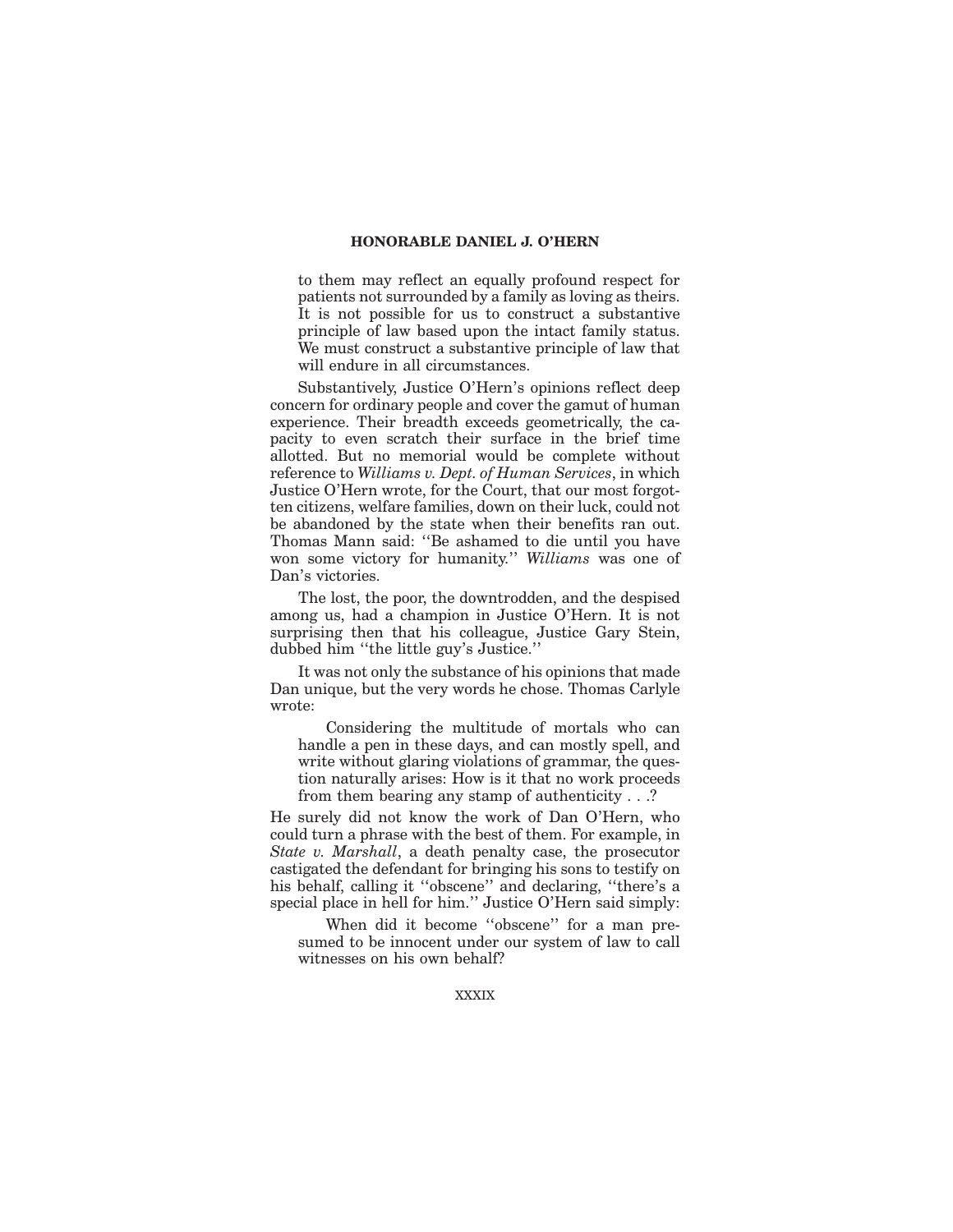...

And

Whether there will be ''a place in hell'' for this defendant remains for a greater judge than any of us.

And, in *Self v. Bd. of Review*, where the Court held that claimants, who had lost their ride to work, had voluntarily quit their jobs and thus could not receive unemployment compensation, he tweaked his colleagues:

There is a difference between quitting and being fired from a job. Only in the regulatory world do the concepts get confused.... These claimants were hardworking building maintenance employees. They wanted work, not a handout. Had they been given a few days to arrange transportation, they might have been able to return to work. Under these circumstances, only a legal fiction of Kafkaesque subtlety can convert their discharge into a voluntary quit.

But to speak of Justice O'Hern's opinions says too little. For they only hint at his level of preparation, his work ethic, the thoughtfulness he brought to the conferences, the way he inspired collegiality and helped raise the level of discourse above mere mechanical application of legal truisms.

He was a great listener. He knew when to speak and when to remain silent. He was respectful of the views of others, and receptive to ideas that were not his own, although now and then, he was known to roll his eyes. Importantly, he did not change as he acceded to great power, he was never arrogant or overbearing, but remained always humble.

And he was lit from within. He had a perfect moral compass that allowed him to overlay everything with a sense of right and wrong. As William Faulkner said, Dan saw that "long, clean, clear, simple, undeviable, unchallengeable, straight and shining line, on one side of which black is black, and on the other, white is white.'' For Dan O'Hern, right and wrong were not just points of view. As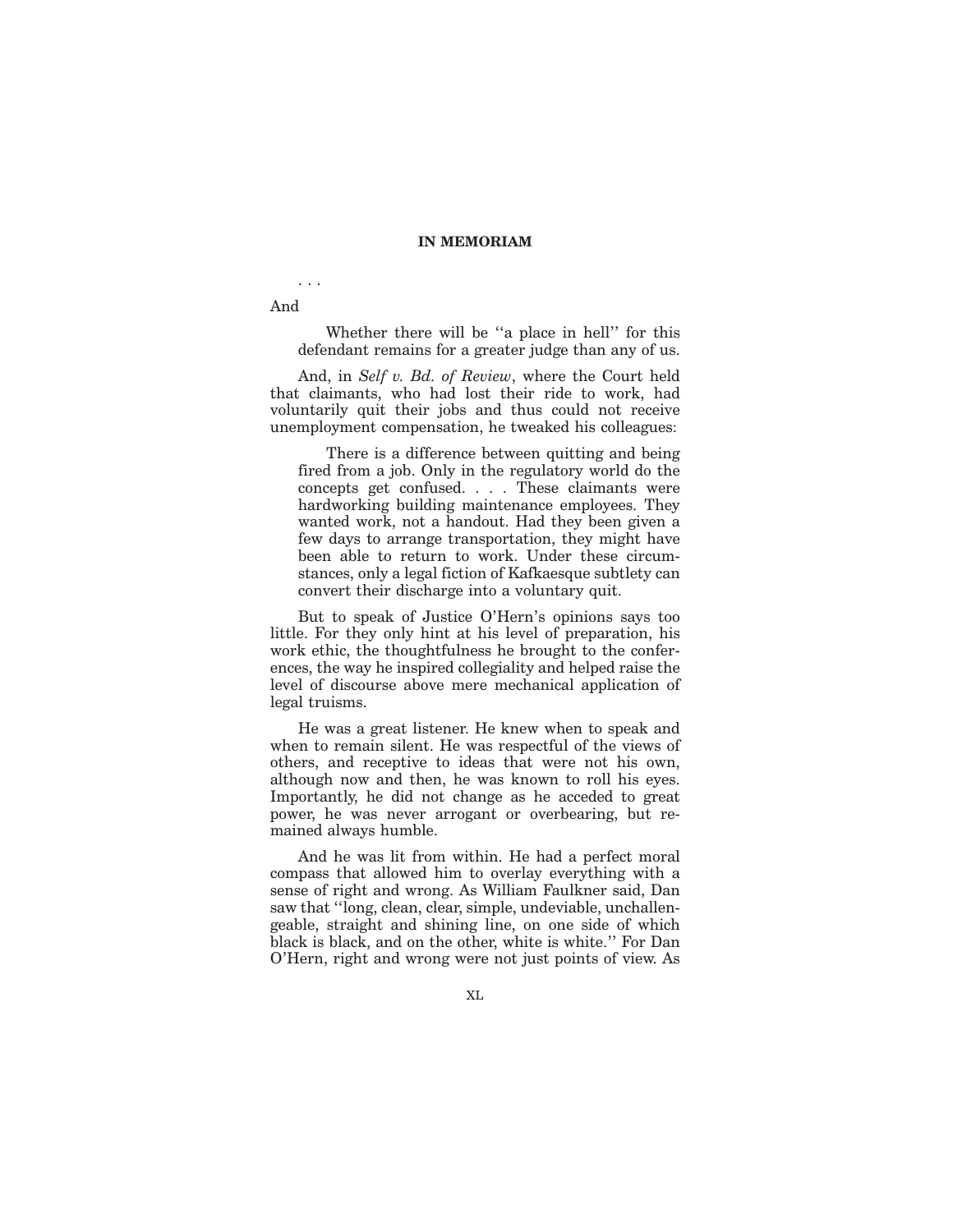Justice Clifford wrote of him on his retirement in 2000: ''Who will fill his place as the conscience of the Court?''

For all that rectitude, he was not a bit stodgy. Some people are old when they are children. Dan O'Hern was young until the day he died. He was the greatest laugher. He could kick-up his heels. He loved a party, *even* a memorial service. Indeed, at Justice Brennan's memorial, he regaled us with the fact that the Justice made the best Bloody Mary. He told a similar story at Justice Sullivan's, only about a Vodka Martini. He was known to hiss and hoot loudly when speeches were made at retirement parties. And he was not above standup. At Justice Schreiber's eightieth birthday lunch, he donned a rubber Richard Nixon mask and entertained the assembled crowd.

And, most importantly, although he had reached the very pinnacle of the legal profession, Dan O'Hern remained first and foremost, not a Justice, but a family man. His love for Barbara and the children and grandchildren informed everything he ever did. It was their welfare, and not his own, that was always on his mind. And he never took a single breath in this life without thinking of them. What a gift!

Recently, he wrote a book recounting years on the Court — *What Makes a Court Supreme*. It is so like him filled with paeans to the Court he loved, and bouquets to his colleagues and mentors, not one of whom, according to him, had anything less than the most stellar qualities. Mark Twain said, "Beware of a man who belittles your ambitions.'' You never had to beware of Dan O'Hern.

In the conclusion to the book, Dan listed the characteristics that he thought a Justice had to have in order for a Court to become great:

courage, breadth of experience, natural intelligence, collegiality, clarity of expression, a little bit of selfdoubt and a sense of humor.

He was, of course, describing himself: brave, experienced, brilliant, funny, kind, collegial, erudite, a profound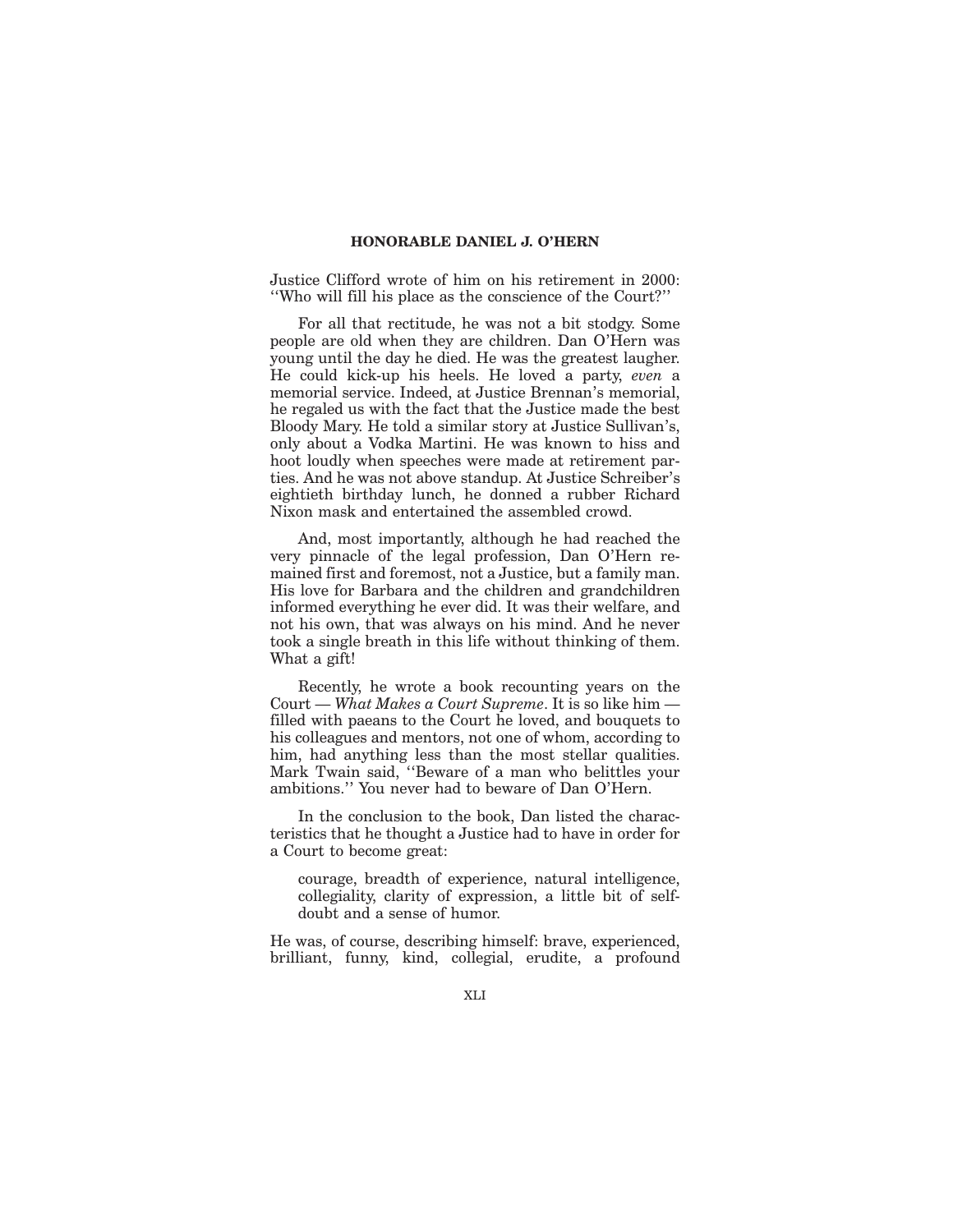thinker, and critically, a worrier. That worry about the effect of our decisions on our fellow citizens is the hallmark of the greatest judges. The ones who always sleep soundly, convinced of the rightness of their judgments, are the ones to watch out for. You never had to watch out for Dan O'Hern.

Antoine de Saint-Exupéry, who wrote *The Little Prince*, reminds us that if we cherish the memory of one who has gone, he abides with us ''more potent, nay more present'' than any living man. And so it is with Justice Daniel J. O'Hern, whose life and work are emblazoned in our hearts. We are grateful for having had the opportunity to share in his journey.

**CHIEF JUSTICE RABNER**: Thank you. We will now hear from Justice Alan Handler, retired Associate Justice of the Court, and a colleague and friend of Justice O'Hern.

## **REMEMBERING DANIEL J. O'HERN by Alan B. Handler**

May it please the Court, Chief Justice and Justices, Barbara and family and friends of Justice O'Hern.

Daniel J. O'Hern became a member of the New Jersey Supreme Court in 1981. He left the Court in 2000. It is not possible to fully measure or capsulize Justice O'Hern's distinctive role and rich contributions to the Supreme Court and to the State of New Jersey.

The opinions of the Court during Justice O'Hern's tenure, including majority and separate opinions authored by him, bear his distinctive imprint. The Court's opinions then — and indeed throughout its history and today strove to be sound and scholarly; correct, fair and just; and persuasive, understandable, and acceptable. The Court's opinions ranged a wide spectrum of human, social and governmental issues. They addressed the rights of the homeless, standards of uniformity in criminal sentencing, press access to public records, strengthening and extending the laws against invidious discrimination, decisions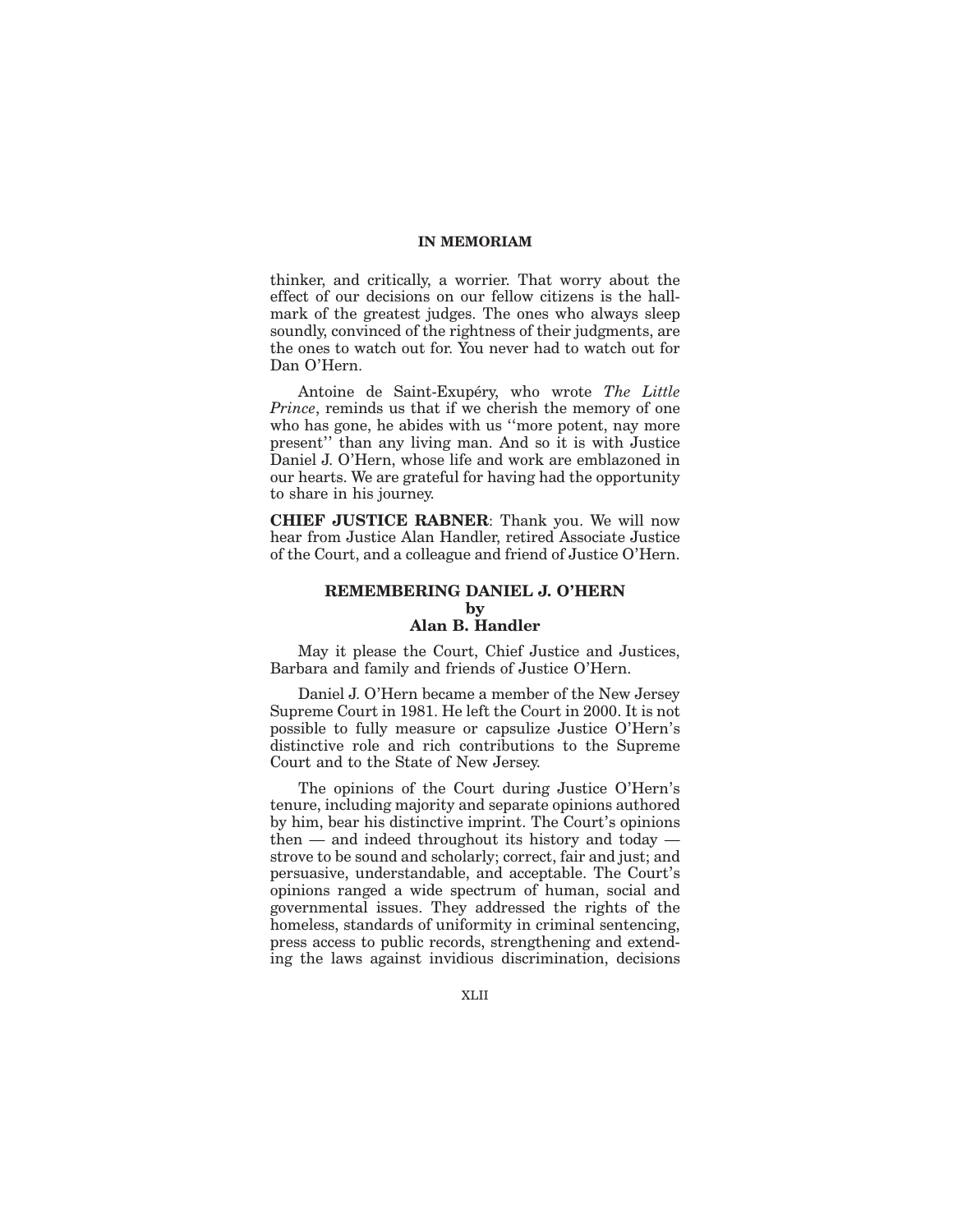that specifically recognized the plights and rights of women — the battered women's syndrome as a criminal defense and as a basis for spousal recovery; and the parental priority of a surrogate mother (the *Baby M* case); and sweeping opinions recognizing and explaining the imperative for affordable housing and the entitlement of children in the poorest school district to a thorough and efficient public education.

Justice O'Hern was considered by his colleagues to be a consensus builder who believed the Court should be unanimous on important matters, that such solidarity added weight and heft to its dispositions. But, he strove for this goal as a matter of principle — to bring the Court to the just and right result that would be understood and accepted — and he did so by dint of his insight and intellect, his scholarship and comprehension. These rarely failed to win the Court. However, he was not afraid to disagree with his colleagues, and his concurring and dissenting opinions, invariably both respectful and regretful, became critical and worthy accretions to the law.

Justice O'Hern authored more than 230 majority opinions during his nineteen-year tenure on the Court. Those opinions had common threads. They were penned with precision and clarity — and with extraordinary efficiency — rendering complex legal principles both comprehensible and persuasive. Justice O'Hern brought this talent to bear in explaining complex and controversial issues: these included the standards governing the reach of constitutional protections in the general criminal law; school searches of students; the state's system of prosecuting capital crimes and the need for enhanced due process; and reviewing death sentences as revealed by his analysis of capital punishment proportionality review to assure equality and uniformity.

Even with complex and controversial opinions, Justice O'Hern underscored the need to communicate, to explain, to persuade. He often applied his famous ''Sal's Tavern test'': an opinion failed if it did not make sense to the regulars at this popular establishment in his hometown of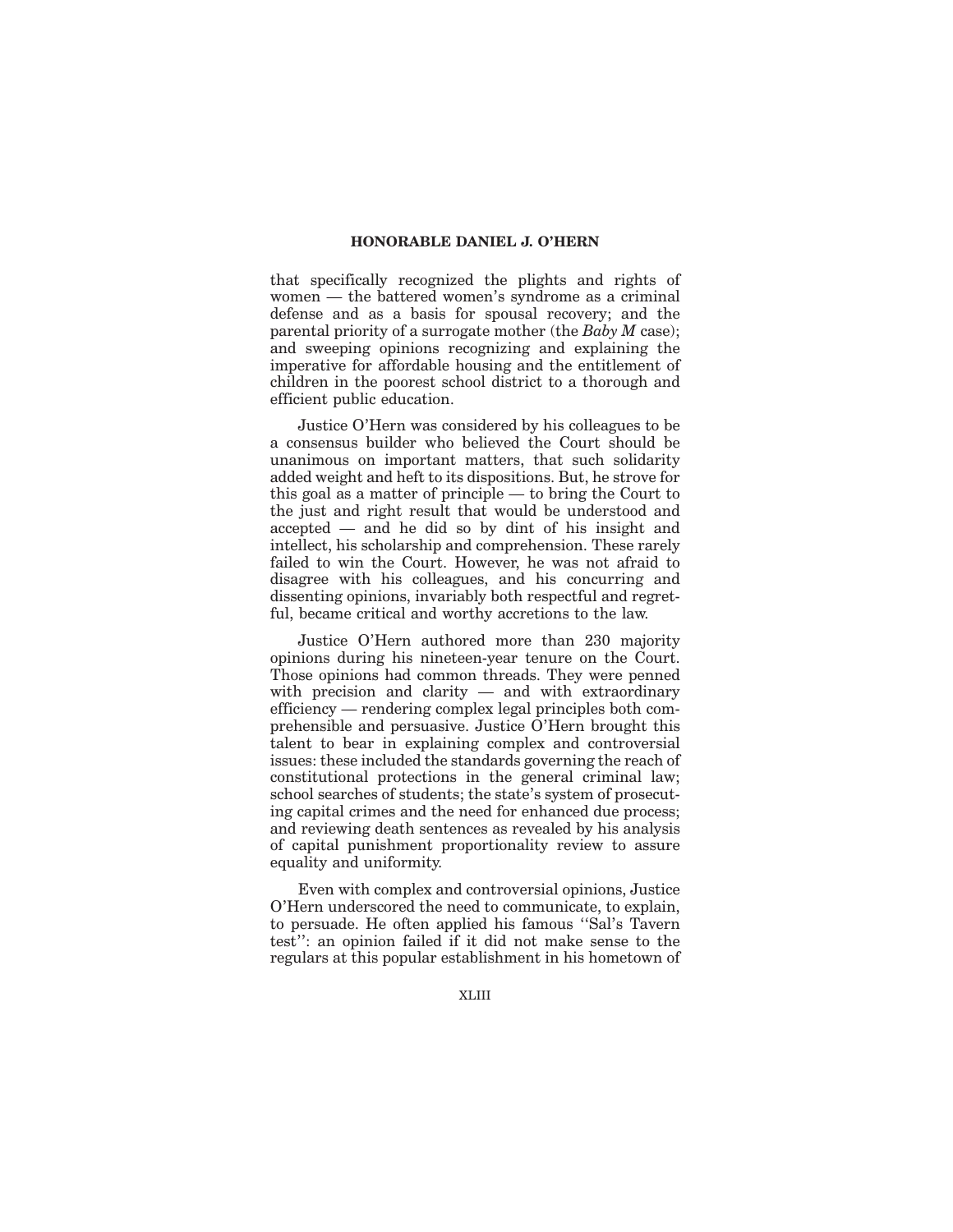Red Bank, not just to lawyers and academics. ''The way he saw it'', a colleague commented, ''the more complicated the issue, the more it needed simplifying.'' Justice O'Hern had observed: ''I loved to unravel complex cases and try to state their resolution in simple terms.'' Complexity did not daunt him. He explained valuation standards of unusual industrial property, and the concept of the ''continuous trigger'' in applying a statute of limitations to determine the extent of insurance coverage for ongoing environmental harm.

Justice O'Hern valued collegiality and cooperation. For him, the court was greater than the sum of its members. Yet, he appreciated the singular and distinctive attributes and contributions of his colleagues in defining and characterizing a court that he felt must be great. This ideal impelled him to pay close attention to his colleagues, and he had from time to time provided glimpses of them. Unintended, these pictures of his colleagues are mirror images of himself. The virtues (not the few peccadilloes) that he found in the justices, he shared.

For example, he admired in Chief Justice Wilentz his powerful writing, his uncompromising honesty, his wry sense of humor and personal charm. These are fair descriptions of Justice O'Hern.

He greatly enjoyed Justice Clifford ''not just for his good humor and piercing wit, but for his enduring contributions to the style and substance of its work'' and in a sense his worldliness and institutional sense. What he admired in Justice Clifford he shared in large measure himself.

Justice O'Hern knew that history, tradition and culture were fundamental and constituent elements of law itself. He found this appreciation in Justice Pollock and very much relished his law review article, ''The Art of Judging''. He shared Justice Pollock's values expressed with extraordinary feeling and insight in the most sensitive areas of human experience — such as wrongful life and birth and familial relations.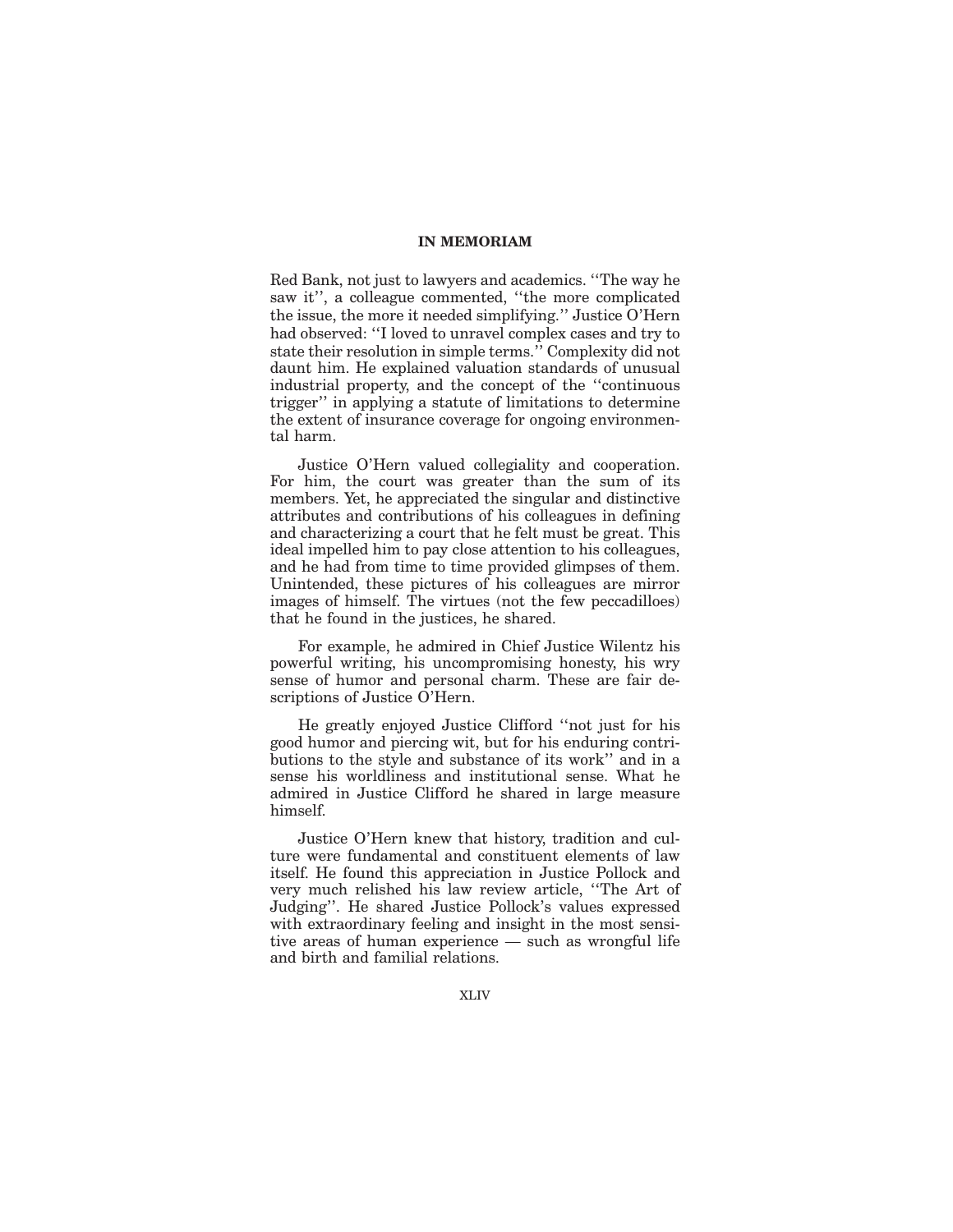He esteemed Justice Garibaldi. He warmed to her unfailingly pleasant demeanor, a demeanor that was perfectly natural, not assumed; and her independence and capacity to be clear and forceful, yet never expressing or revealing exasperation or impatience. He was moved by Justice Garibaldi's profound and persuasive signature opinions, the trilogy of the right-to-die cases. And Justice Garibaldi as the architect of our gender-discrimination law, as well as sweeping opinions of free speech. Again, we see those qualities in full measure in Justice O'Hern.

Justice O'Hern developed enduring friendship with Justice Stein. He said Justice Stein's Wall Street mentality produced an extraordinary blend of dogged preparation, attention to detail and relentless determination to unravel any case; that no case was too small for his attention; no case was too big for his intellect. He commented on his determination, perseverance and consistency. Qualities in no small measure, shared by Justice O'Hern.

Justice O'Hern also saw in Justice Stein the quality of courage. That was a quality of Justice O'Hern as well. Reflecting the influence of Justice Brennan, he had stated: ''I learned that respect for the law requires courage.''

Justice O'Hern said I was his oldest friend on the Court; we had known each other at the bar for almost 40 years and we served together on the Court every day for 18 years. I won't relate all of his characterizations of me. I, perhaps because of my excesses, triggered his sense of propriety and restraint. He criticized one of my circulating opinion because I cited profusely authoritative publications of Professor Joel Handler, my brother and Justice O'Hern's classmate at Harvard Law School. His comment on the margin was: ''Alan, we both love Joel, but we mustn't overdo the adulation.'' We did not differ much. But in one case, I was prepared to rule that a teacher seeking accidental disability was not entitled to include her non-teaching summer income in determining compensation. Justice O'Hern differed because he felt such income had become common and accepted. The Justice observed wryly that I, having recently returned to the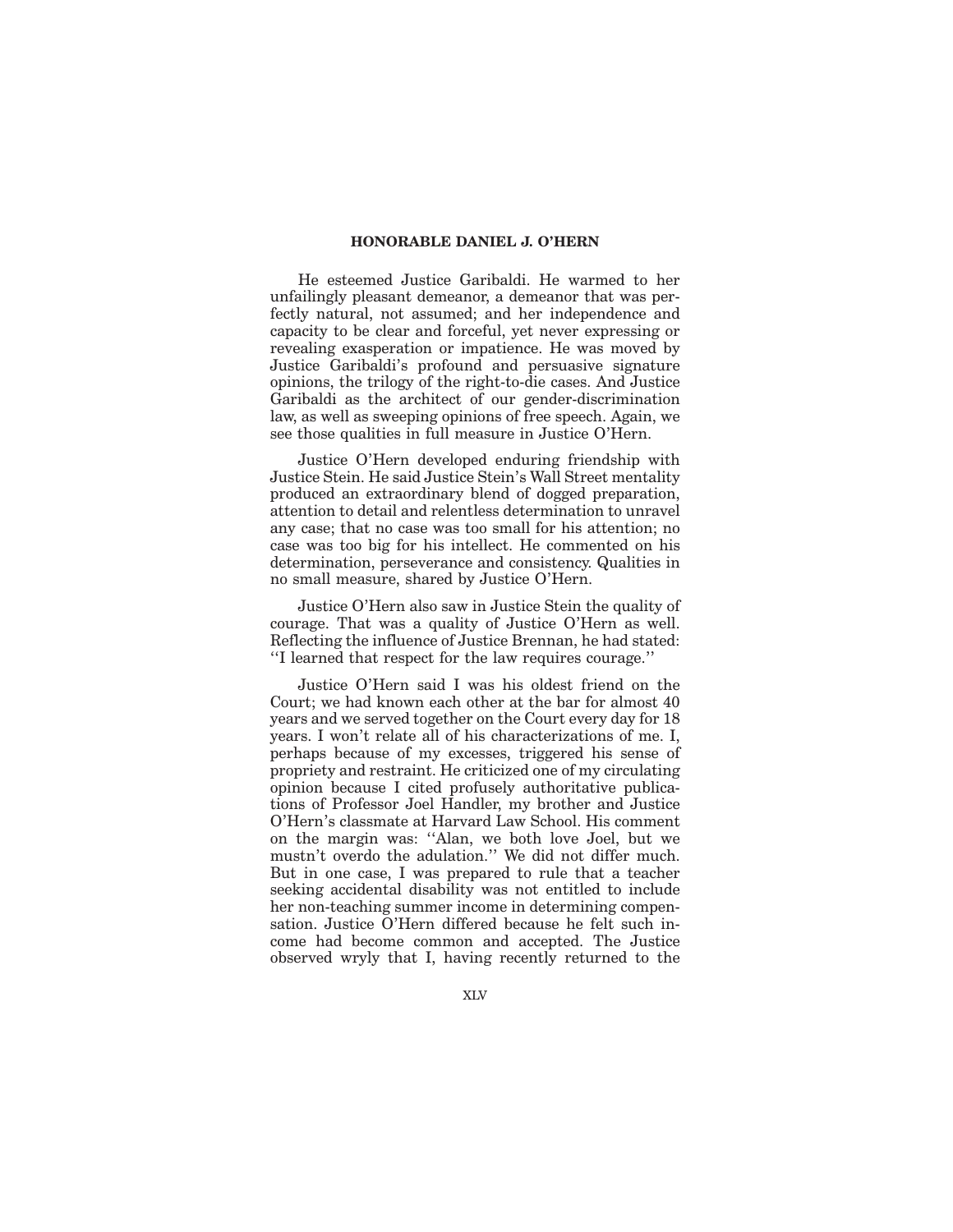Court following surgery, must have had my heart cut out. We also strongly shared the view that because judges lacked the authority to enforce their opinions, the authority of courts depended entirely on the public's understanding and acceptance of their opinions. To gain acceptance, a court's opinions must be ''intrinsically persuasive.''

Justice O'Hern not only recognized and acknowledged the law's complexities and conundrums. He did not minimize or disguise them but strove to reconcile such differences and to fully explain his choices.

In a lecture given several years ago, he explored the lives and accomplishments of two great jurists who were contemporaries: Joseph Weintraub and William Brennan. He pointed out how similar and different were both of those legal giants. In pondering their differences, he was drawn to a critique of The Passionate Sage, a book concerning the legacy of John Adams, in which the reviewer considers why John Adam's legacy has been overshadowed by that of Thomas Jefferson, who has ''become a patron saint of American thought.'' The explanation proffered was that Adams's political and philosophical views grew directly out of his personality — he was a realist when it came to assessing human nature and did not share Jefferson's sunny optimism about democracy and human reason. Adams's personality ''impressed upon him the political importance of control, balance, and the modulated supervision of social change,'' while Jefferson, with a more confident faith in the American vision, 'reversed the dichotomy.' '' Thus, Adams and Jefferson, Justice O'Hern quoted, '' 'shared a common vision of America's future but emphasized different features of the vision . . . . The glass was always half-full at Monticello and half-empty at Quincy, even though it was the same glass.' '' Justice O'Hern, I believe, blended both views an enormous respect for the role and responsibility of government in preserving social order and advancing the common good, and an enormous faith in the capacities and worth of each individual, proceeding, as would Justice Brennan, with ''a sparkling vision of supremacy of the human dignity of every individual.''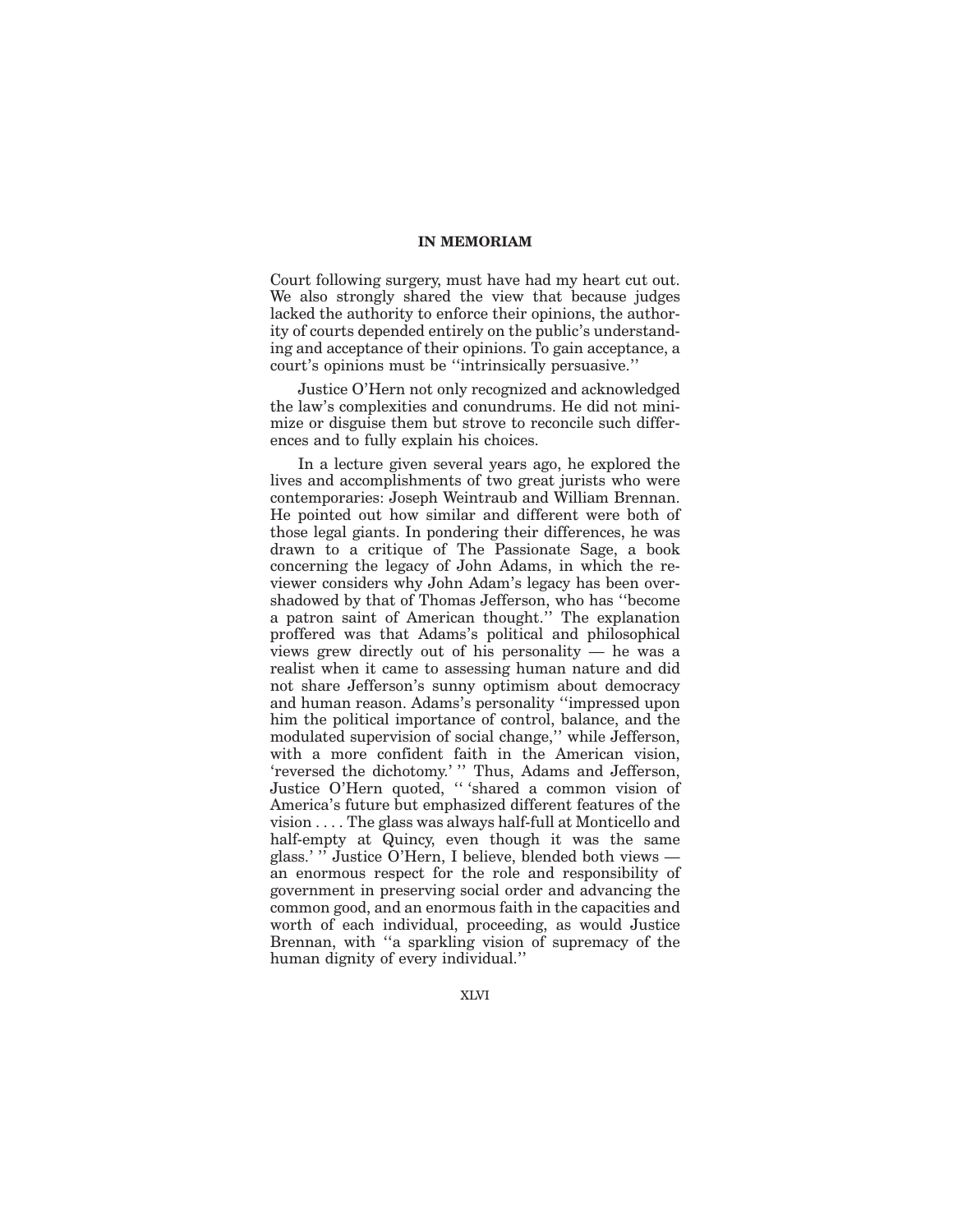Justice O'Hern had a reverence for life. This extended even to the capital defendant with the concomitant constitutional demand for heightened and extraordinary due process. Because of the imperative that even the life of a reprehensible capital defendant must be protected, he was troubled by the victim-impact standard, which, he felt, made it unduly difficult for a capital defendant to effectively present mitigating circumstances. This reverence for life was further reflected in the separate opinions that he wrote in right-to-die cases wherein he was moved to observe, in searching for the appropriate standard to govern the ultimate determination of continued life support:

''They are not the people that we knew, but they remain the people that we love. In the cases before us, it is undoubtedly that love that deeply moves the parties.''

He had extraordinary empathy and compassion for people. His decisions explored with great feeling and sensitivity the poignant conflicts posed by the issues implicating a child's best interests and a parent's rights. In the case of *A.W.*, he elucidated the standard for determining when parents' rights could be terminated in the best interests of their children. Observing that ''[t]ermination of parental rights presents the legal system with an almost insoluble dilemma,'' and that ''[a]s judges, it is our duty within constitutional bounds to make the choice between [conflicting] policies as reflected in our legislative scheme,'' Justice O'Hern explained the exacting, comprehensive and operative standards of the ''best interests'' of the child. Those principles became the foundation for our current laws, both statutory and decisional, that govern parental rights.

Justice O'Hern's basic fairness and decency, as well as his faith and his moral values, found expression in the great compassion he had for disadvantaged and vulnerable litigants. This was complemented with a positive, if nuanced, view of governmental powers and responsibilities that was predicated on the good faith he imputed to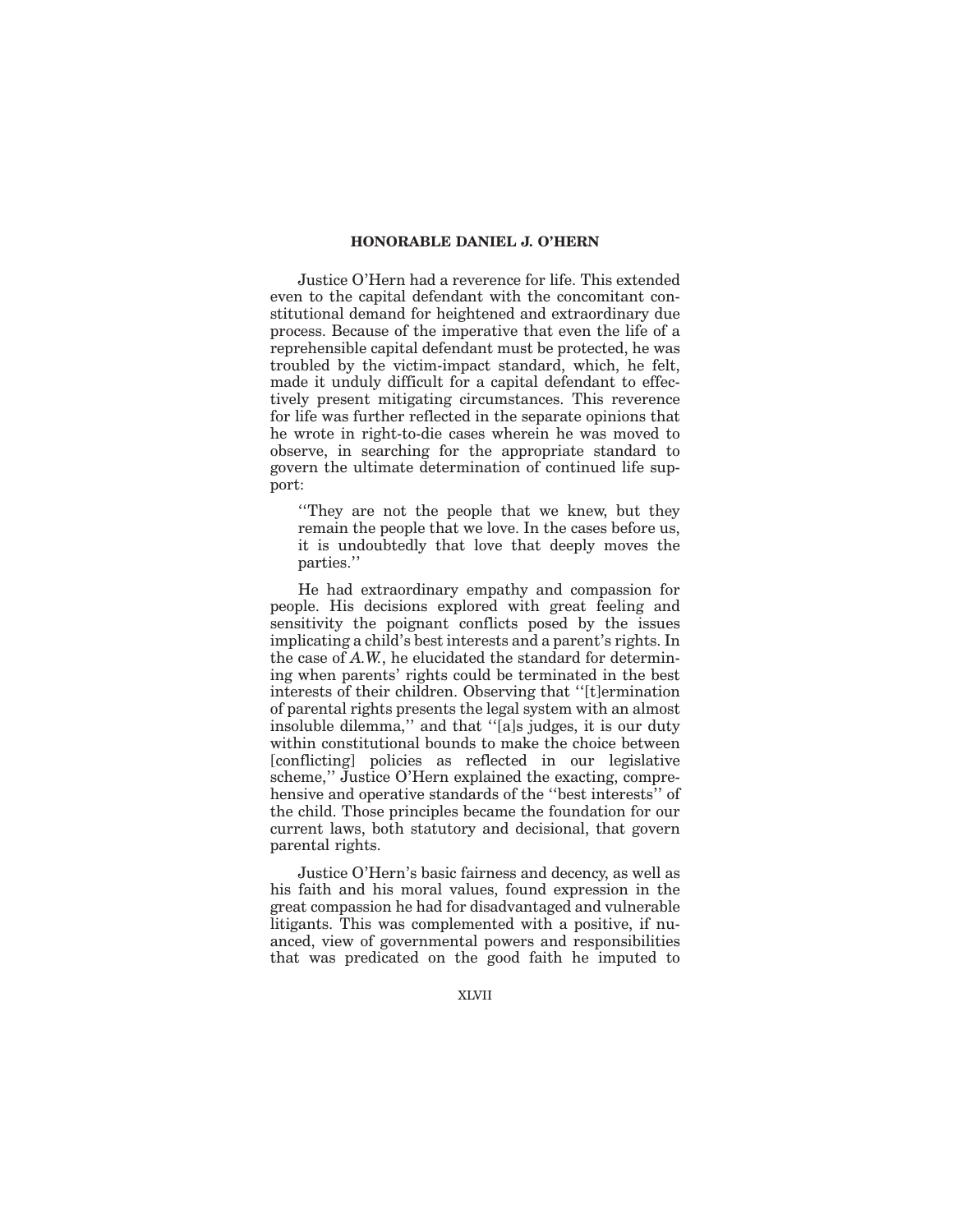government. He once described in a tribute to his admired friend, Justice Hayden Proctor, that his opinions displayed a genuine understanding of the needs of ordinary people who must confront the larger institutions of government, police, insurance companies or employers. That description fits his own opinions. He acknowledged the separation of governmental powers, but appreciated that the separate branches of government had a common interest to resolve critical problems. He thus observed in the context of the ''long standing policy of the state that no person should suffer unnecessarily from cold or hunger or be deprived of shelter,'' as one that demanded such intergovernmental cooperation. He was inspired by Robert Frost, quoting: ''home is the place where, when you go there they have to take you in,'' as capturing the essential duty of the State to guarantee its homeless population a safety net.

Justice O'Hern's colleagues were unanimous in their admiration. They have observed variously: ''He was aware that justice was not always perfect and so he brought to the court a great sense of balance and perspective and helped his colleagues to overcome their disagreements in many important cases''. ''He always recognized the merit in different approaches and tried to get people to see one another's positions.'' ''What he did was listen very closely.'' ''He always exhibited an enormous respect for the law and took precedent and settled law seriously. But he also understood completely that society changes, life progresses, priorities are reordered over time, [and that an animating force] of the law is its capacity to recognize the evolution and change that demand new perspectives, approaches, and resolutions.''

One colleague commented on his retirement: ''The man \*\*\* lives by the values of our forefathers: loyalty, devotion to duty, personal integrity, consideration toward others \*\*\*. This sentiment was a reflection of his own humanity and of his understanding that the role of justice, in its simplest and most basic form, is to deal fairly with the needs of ordinary people.'' And he brought to everything he did a modesty that shaded his excellence. Justice O'Hern said this about his good friend, Justice Proctor: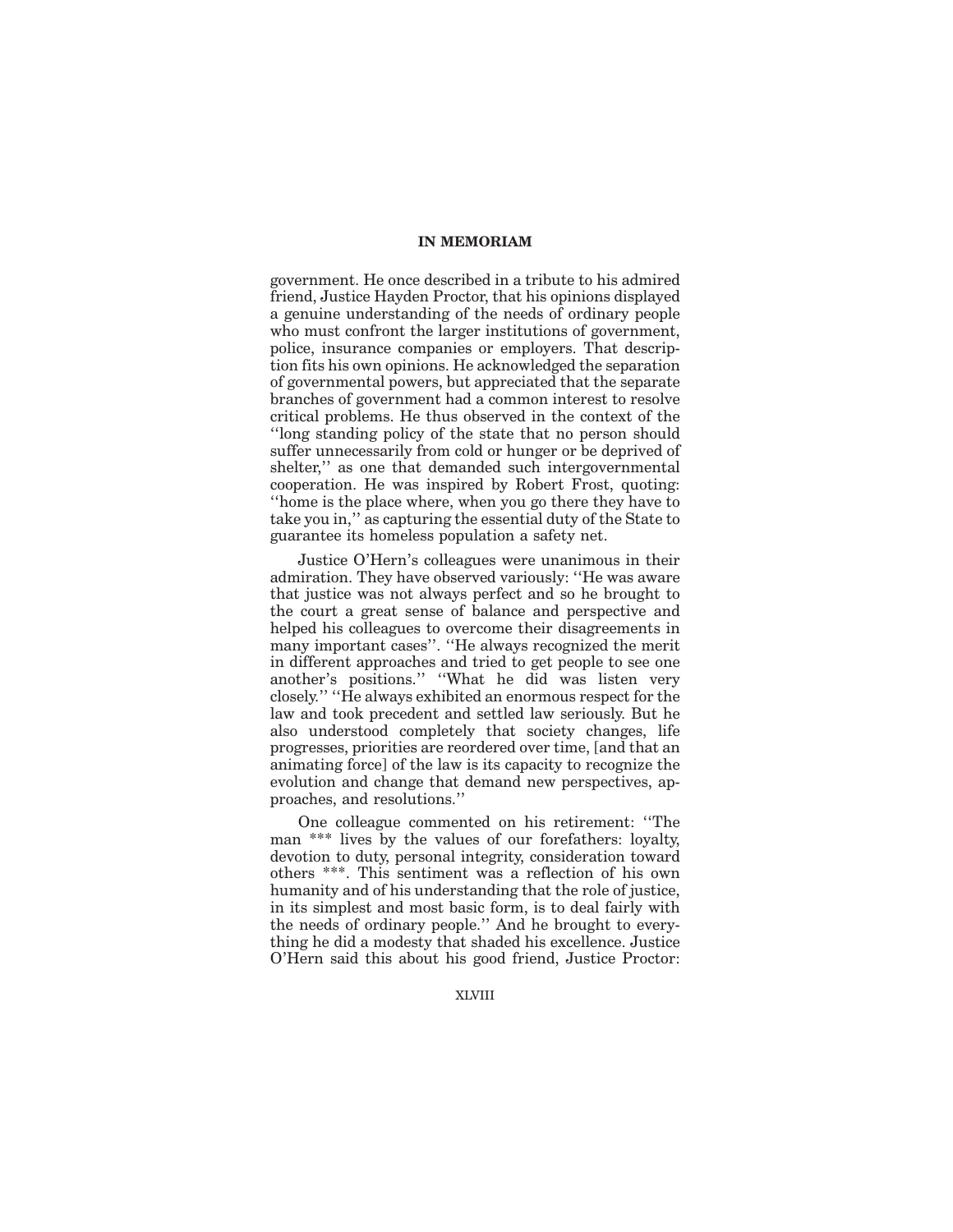''[H]is innate modesty and self-effacing manner [ ] makes difficult our vision of [the] Justice's excellence. It is like attempting to see a distant star when the many lights are nearby.'' He could have been talking about himself. But, of course, he never would. Justice O'Hern was the same kind of person, a warm and caring person, boundless in his compassion, considerate of all, one who knew the meaning of friendship and practiced it unfailingly.

Reference to these few decisions and anecdotes hardly does justice to the Justice. They hint at but cannot fully reveal the full scope and depth of Justice O'Hern's contributions to our law and, indeed, to our State. They do exemplify, however, the salient features of his judicial personality. That inspired vision of law. A broad understanding of life and people. An educated worldliness. A full awareness of society. A sharp and penetrating intellect not daunted or deterred by the complexity or intricacies of any problem. A comprehensive view of the courts and of government — he always understood that our courts must be independent and vigilant in serving the people of the state, yet must ever be mindful of intergovernmental relationships, as well as the constraints and the demands of federalism. A sense of history and tradition.

All of Justice O'Hern's colleagues enjoyed his modest, self-effacing and self-deprecating ways. He complained that no one would remember his opinions. He was quite wrong about that. The truth is that no one can forget his opinions. They are engraved in our jurisprudence, they are part of the fabric of our laws. His opinions not only guide us and govern us, they inspire us. If the New Jersey Supreme Court has achieved any measure of greatness over the years, Justice O'Hern has a full share of the responsibility for that.

Justice O'Hern's greatness is symbolized by The Governor's Executive Order No. 137, issued on his passing. Its first paragraph reads:

WHEREAS, Supreme Court Justice Daniel J. O'Hern was, for many decades, an extraordinary figure in the public life of New Jersey, faithfully serving the people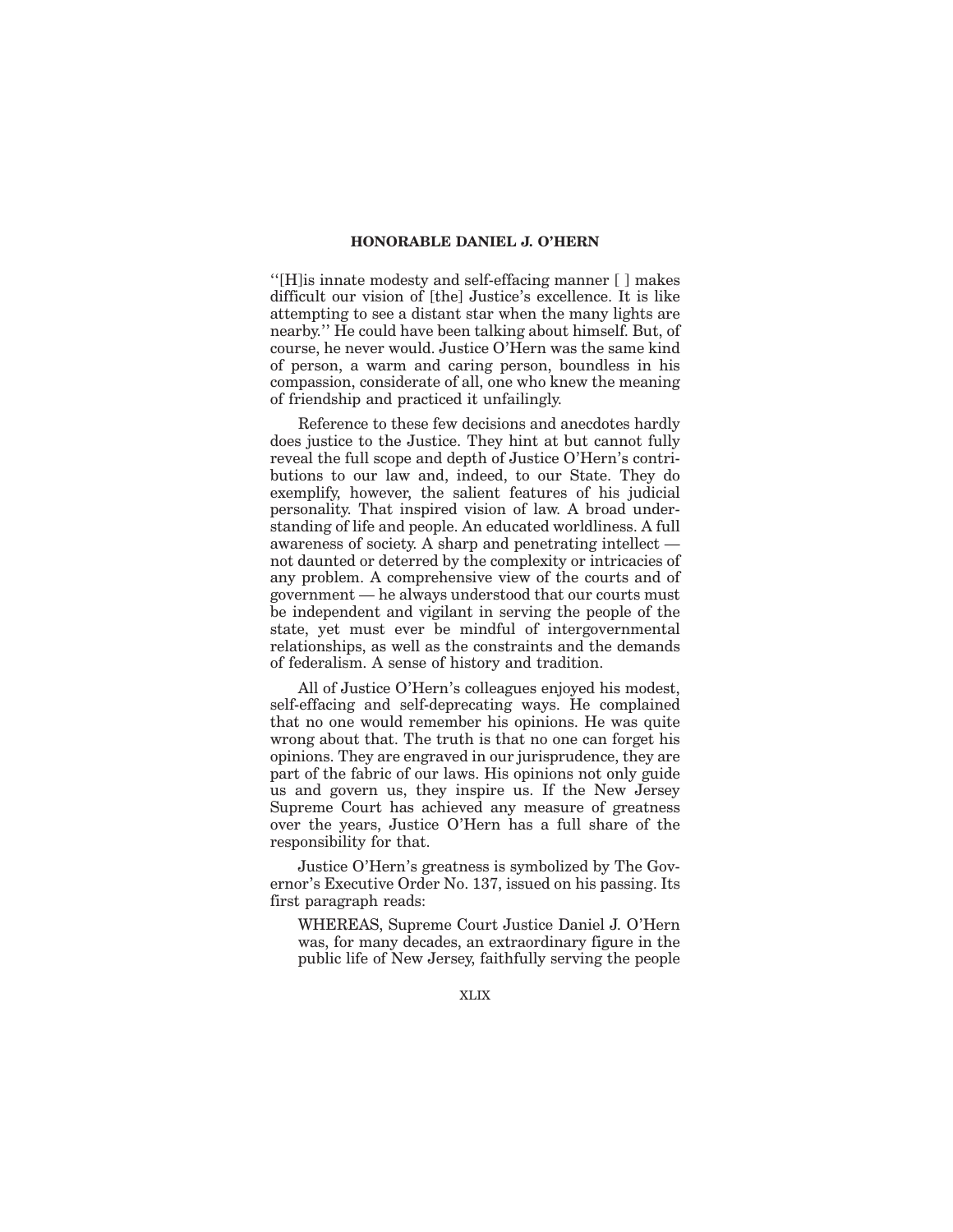of this State as a respected member of the State's highest Court for just under two decades; a Commissioner in the executive branch; a chief counsel to the Governor; an elected councilman and mayor; an accomplished attorney; and a leader in civic affairs, and today New Jersey is a better place because of him and his exemplary service

His signal legacy to the citizens of New Jersey is that of a profound, brilliant and understanding judge responsible for many opinions and decisions that shaped and molded the laws that have governed and guided us for many years and will continue to do so. We may try to summarize this: he brought to the New Jersey Supreme Court, and to the public that he served in his every endeavor: pragmatism and wisdom, fairness and decency, excellence and intellect; integrity and honesty, suffused with deep religious and spiritual values.

Can these singular qualities be summed up? No one description, adjective, or word can suffice. But driven to choose, I would be inclined to use: humanity: The foundation of Justice O'Hern's legacy was his humanity.

**CHIEF JUSTICE RABNER:** Thank you. We will now hear from John Cromie, one of the Justice's former law clerks.

### **JUSTICE DANIEL J. O'HERN by John D. Cromie**

Good afternoon Chief Justice Rabner; Chief Justice Zazzali; Chief Justice Porwitz; Justice Handler; Justice Long; Honorable Members of the New Jersey Supreme Court and of the State and Federal Judiciary; Mrs. Barbara O'Hern, and Dan, Eileen, Jim, John and Molly and your families; Governor Byrne; friends and invited guests.

I enjoyed the distinct privilege and honor of serving as one of Justice Daniel O'Hern's Law Secretaries during the 1987-1988 New Jersey Supreme Court term. I will always cherish that experience and possess an abiding sense of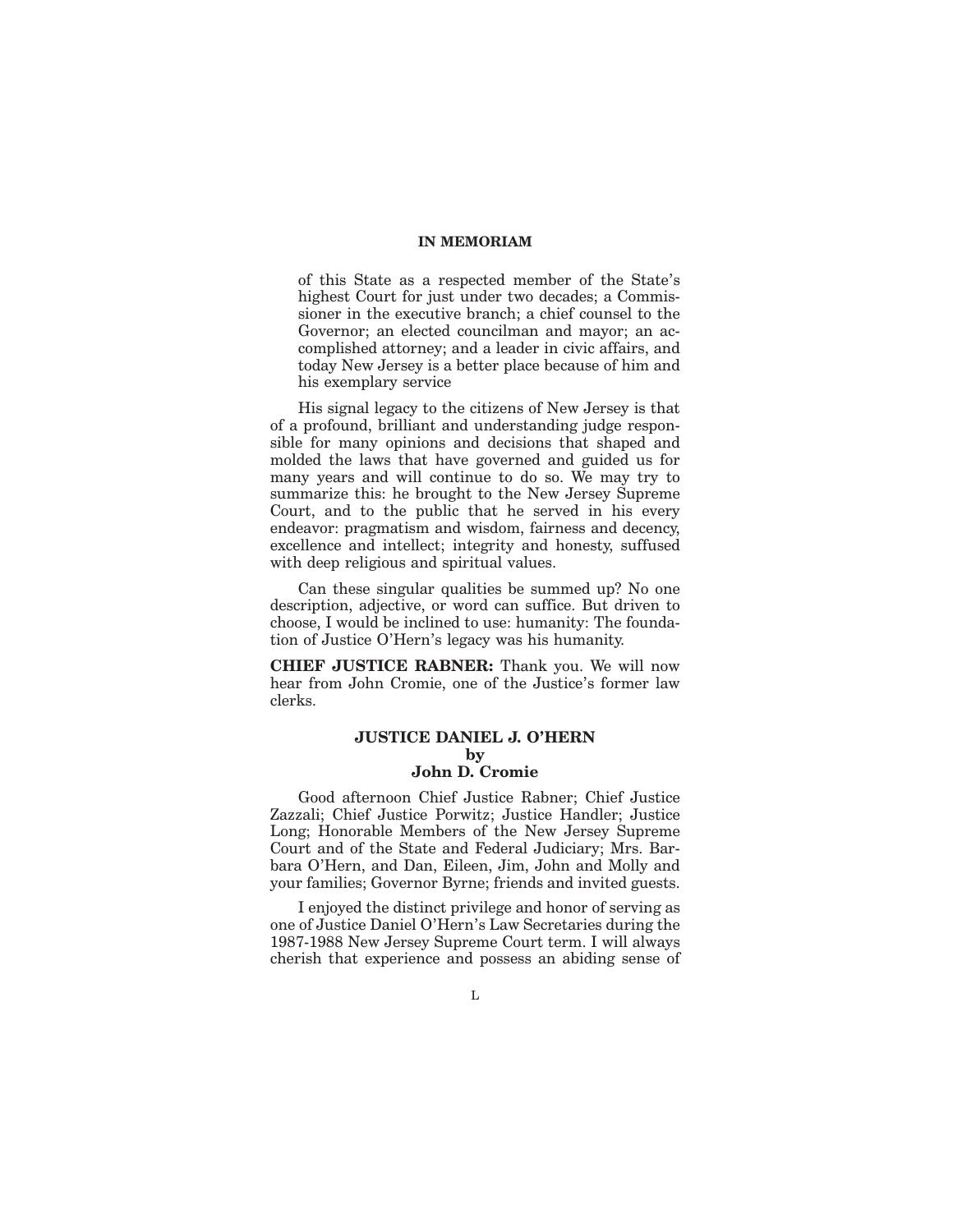gratitude toward Justice O'Hern for expressing his confidence in me.

My honor in having served Justice O'Hern is matched today by the honor bestowed on me by Mrs. O'Hern and the O'Hern family in allowing me to participate in this ceremony to honor the life and contributions of Justice O'Hern to this Court as a representative of my fellow clerks who, like me, were extremely fortunate to have met, worked with and admired such a fine man. I appear before you today with a deep sense of humility and an appreciation for the opportunity to honor the memory of a man who had a profound influence on each of the Law Secretaries who were privileged to have worked for him.

The opportunity that Justice O'Hern extended to me to work for the Wilentz Court was a professional honor and a source of personal pride. The opportunity to work for Daniel O'Hern and consider him a mentor and a friend was a defining moment in my personal and professional life.

While clerking, each of Justice O'Hern's clerks relished the opportunity to interact with dedicated public servants and to address pressing legal issues. It was an honor to contribute to the work of this Court. The substantive experience we each enjoyed would serve to distinguish our respective clerkship years. We were doubly blessed because of our affiliation with and connection to Justice O'Hern — both as a Justice and as an individual.

I, therefore, think it is appropriate for me to share with you some personal reflections regarding Justice O'Hern, both as a distinguished jurist and as an individual who had a significant impact on his law clerks during his 19 year term as a Member of this distinguished Court.

I first met Justice O'Hern in early June 1986. As a law student at Seton Hall Law School, my Property Professor, Daniel Degnan, encouraged me to apply for a position as a Law Secretary after graduation. At the time, the Wilentz Court was considered by many to be one of the finest Supreme Courts in the nation. Clerkships were highly sought after.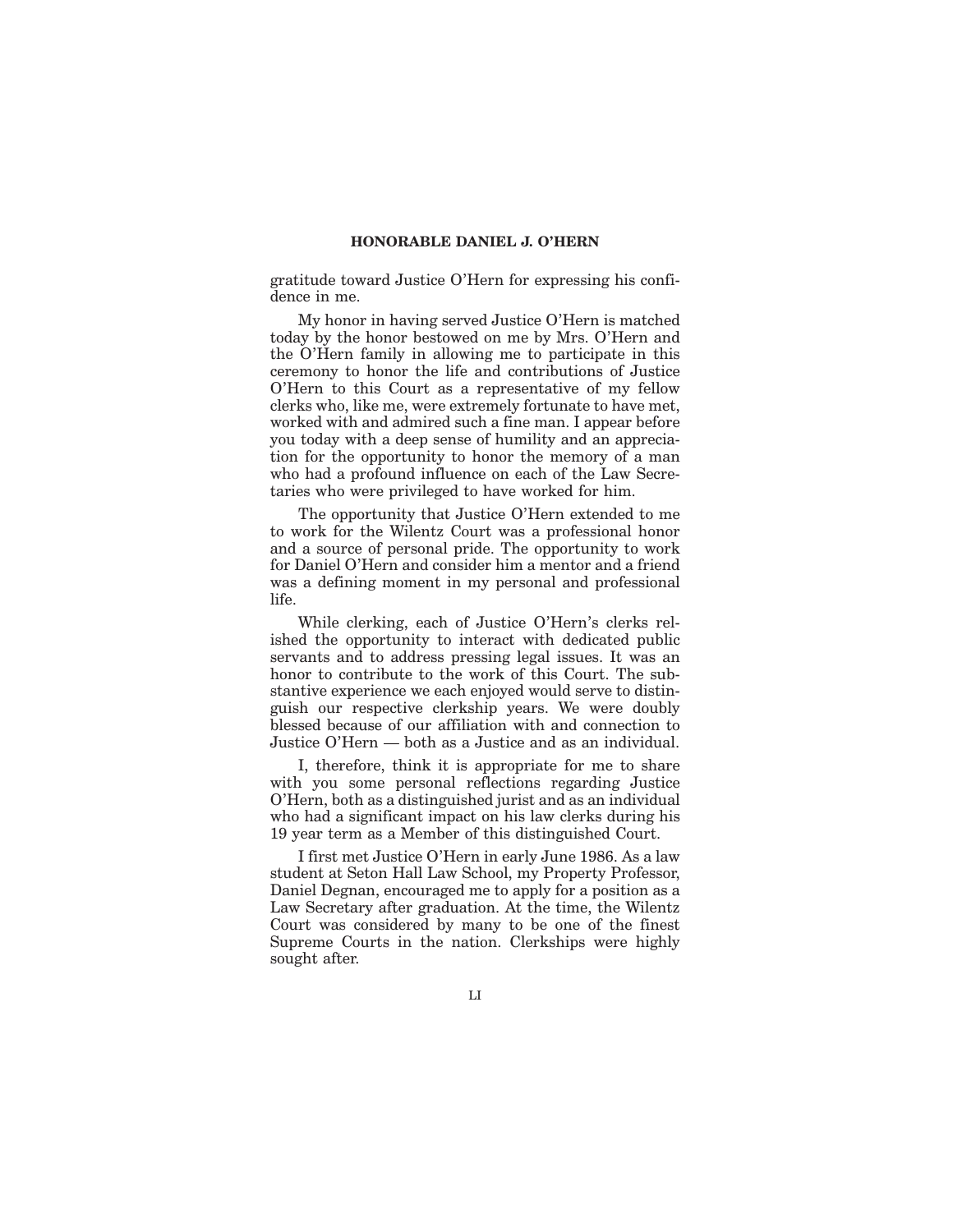When I arrived at Justice O'Hern's Red Bank chambers for my interview, the door to office building at 151 Bodman Place was locked. Taped to the glass door, I saw an unusual looking note comprised of post-it notes and miscellaneous slips of paper. Interspersed among the typewritten notes were handwriting notes and directional arrows, the sum total of which directed me to climb through the shrubs outside the ground floor and tap on the plate glass window in order to alert Justice O'Hern of my arrival. To complicate matters, as I had arrived in the parking lot, the skies darkened and Red Bank was enveloped in an early summer thunderstorm. I dutifully followed Justice O'Hern's directions, despite the worsening weather, and in so doing, passed an important test — I was able to decipher Justice O'Hern's note.

I subsequently came to learn that Justice O'Hern's directional note was a microcosm for his draft Opinions which, by virtue of his keen intellect and his love of the law and of words, would come in bursts of prose, which if not immediately written down, would be lost. Consequently, the Justice would often resort to jotting down his thoughts on whatever writing material that might be readily available — post-it notes, napkins, paper bags, and scrap paper. Interspersed among this collection of paper, you might find a piece of a legal pad or cardboard, which served as the underlying foundation. Justice O'Hern's long-time secretary, Carol Rittershofer, had the unenviable task of converting these ''drafts'' into working Opinions that could be edited and refined by his Clerks.

I was met at the office door by a smiling Justice O'Hern. Looking back, I must have been some sight dressed in my best suit, soaking wet and wiping mud off my shoes. Clearly, I had made an impression — just not the one I had hoped for. Fortunately, I learned that Justice O'Hern did not put a premium on pretense or fashion. He cared more about character than appearance. Justice O'Hern graciously overlooked my disheveled appearance.

As my interview with Justice O'Hern drew to a close, the Justice pointed to a stack of resumes on his desk and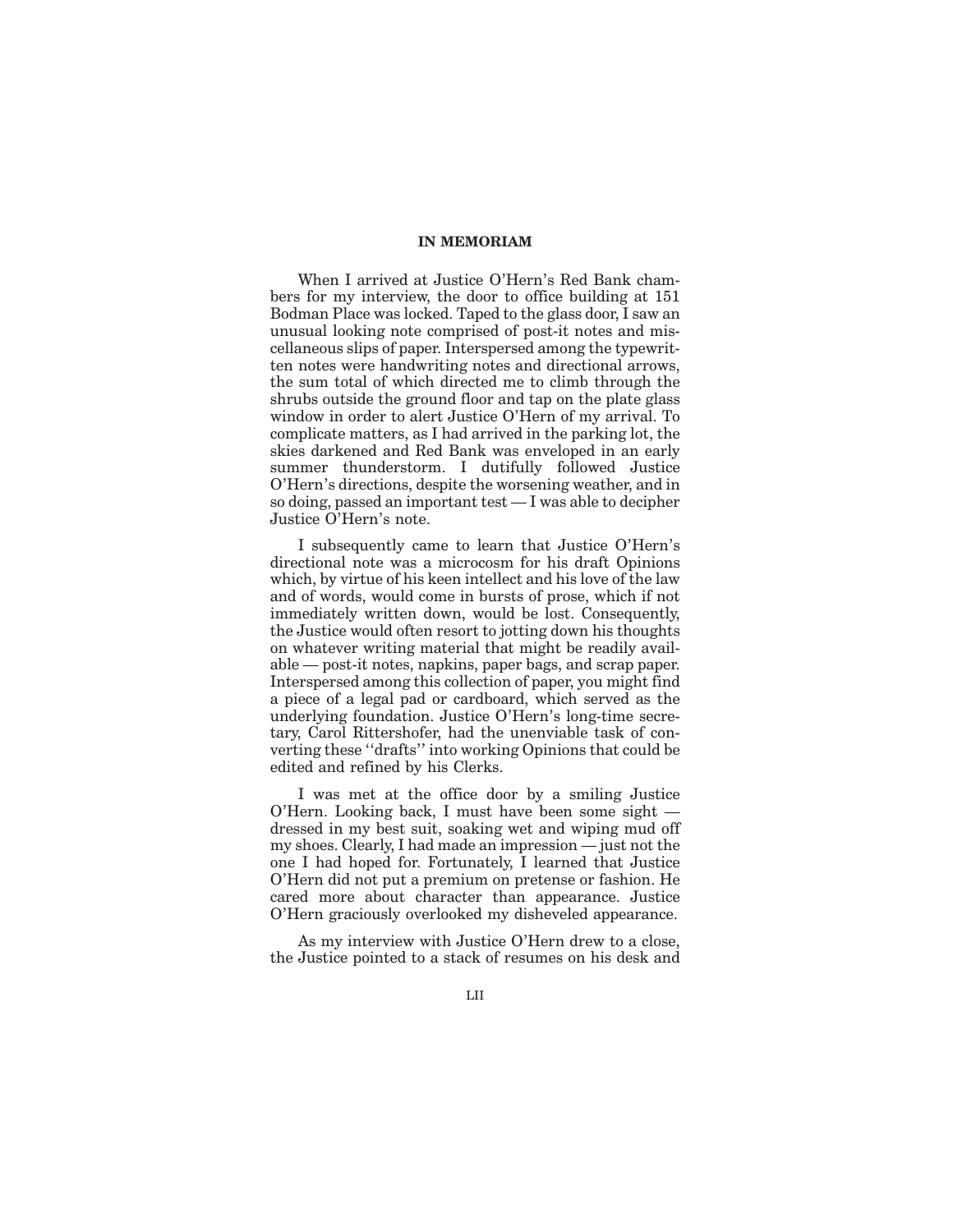asked me why he should hire me over the other wellqualified applicants that were seeking a position with the Court. I promised Justice O'Hern that, if given the opportunity to serve the New Jersey Supreme Court, he could rely on me to uphold the integrity of the Court and his position to the best of my ability.

Years later upon reflection, I realized that in giving such a response, I had unknowingly passed a second major test. Justice O'Hern did not demand or seek perfection of those who were fortunate enough to work for him. He did require, of himself and of others, a dedication to justice and a commitment to protect the integrity of the judicial system, in general, and the New Jersey Supreme Court, in particular.

For Justice O'Hern, the law and service on this Court were a vocation and not merely a job. Above all, he recognized that the integrity of the New Jersey Supreme Court was paramount and he attempted, in his words and actions, to always strive to protect this institution.

The early weeks of my clerkship, and I suspect the same could be said of my colleagues, were marked by transition to the traditions and inner workings of this body and Justice O'Hern's preferred style and procedures for handling the important work of the Court. As with most new jobs, it is often difficult to determine whether you are performing up to standards and expectations. In my own case, I received some important non-legal feedback.

Not long after I started my clerkship, I came to learn of Justice O'Hern's love of sports and his passion for tennis. When Justice O'Hern learned that my then fiancée and now wife, Patricia Van Tassel, played four years of varsity tennis for their undergraduate alma mater, Fordham University, he quickly announced, that Patty was to be a standing doubles partner for the balance of the 1987-1988 Court Term. This was a final, non-appealable order. Those who knew Justice O'Hern well can confirm that he took his tennis seriously and he readily took the opportunity to recruit Patty as his new doubles partner.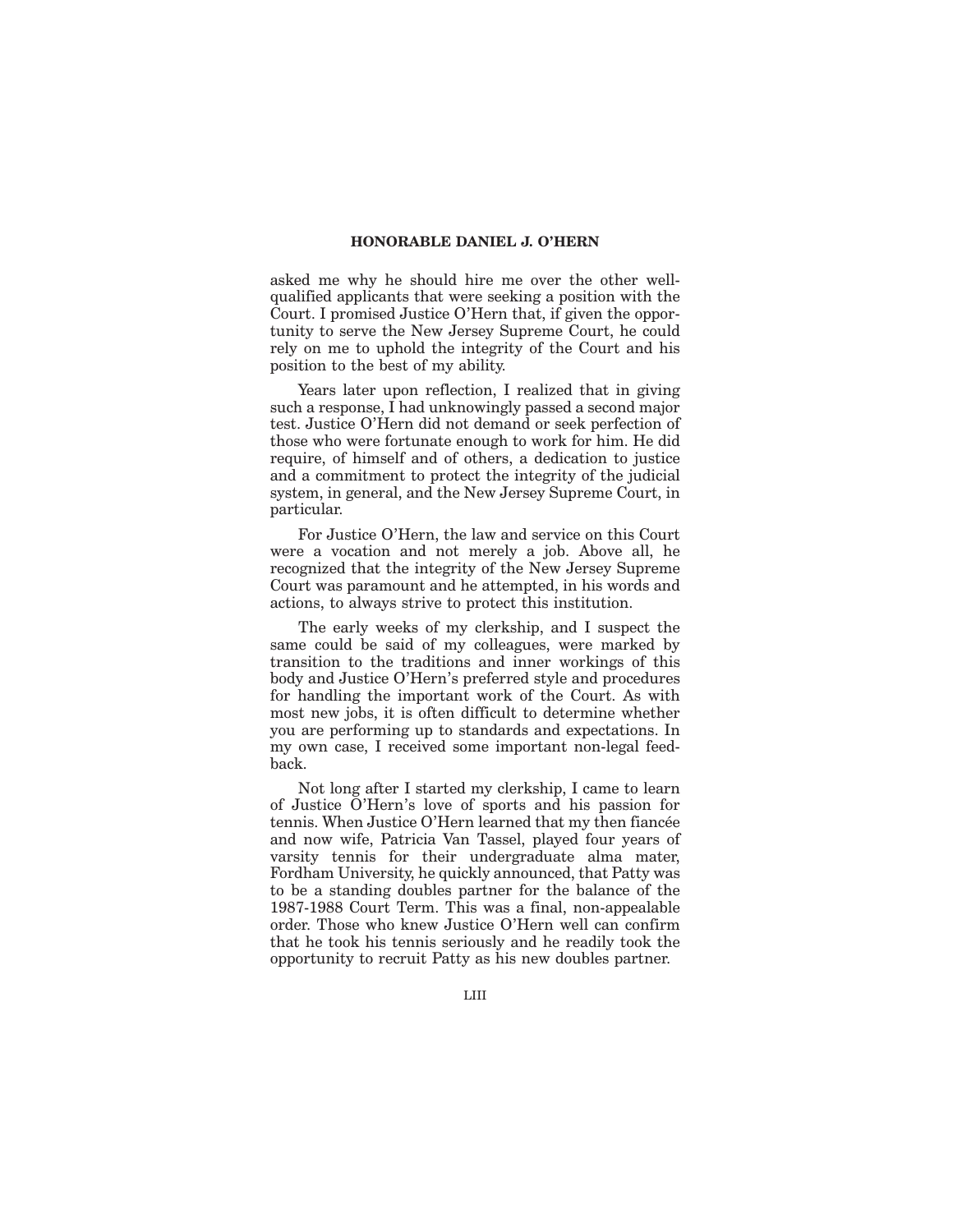As with most young recent law school graduates, I had a negative net worth. To compound matters, I was driving a 10 year old car that was remarkable in its ability to continuously leak important fluids: oil, transmission fluid, radiator coolant, and brake fluid. My circumstances were complicated by my daily commute from my home in suburban Essex County to Red Bank. As a result, my trunk served as a mobile auto parts store and was complete with an emergency supply of oil, anti-freeze, transmission fluid and a well-stocked tool box. I would never give up the practice of law for auto mechanics, but out of necessity, I developed basic mechanical skills which helped me through my automotive emergencies.

Early in my clerkship and thanks to Justice O'Hern, I was quickly on a first-name basis with the best mechanics in Red Bank. Justice O'Hern's kindness in making these introductions served a very important two-fold purpose. He helped to ensure that my car would operate until the conclusion of my clerkship. As importantly, I would subsequently learn that Judge O'Hern and I shared the common burden of driving unreliable and underperforming vehicles.

On more than one occasion during my clerkship year, Justice O'Hern would call me at Chambers to solicit a helping hand in coming to his rescue to assist in dealing with his own automobile difficulties. My emergency store of supplies, basic auto mechanic skills, and knowledge of the area mechanics proved to be equally as valuable to Justice O'Hern. I was pleased to return the favor.

These personal antidotes are illustrative of the qualities that made Justice O'Hern so special. He possessed the rare ability to interact with governmental leaders, judicial colleagues and freshly minted Law Secretaries with the same grace and genuine empathy. While on our frequent visits to the area mechanics, we would discuss the work of the Court. We also spent a significant amount of time discussing our shared appreciation of history, politics, sports and Cape Cod. Justice O'Hern appreciated and relied on the substantive assistance provided by his Clerks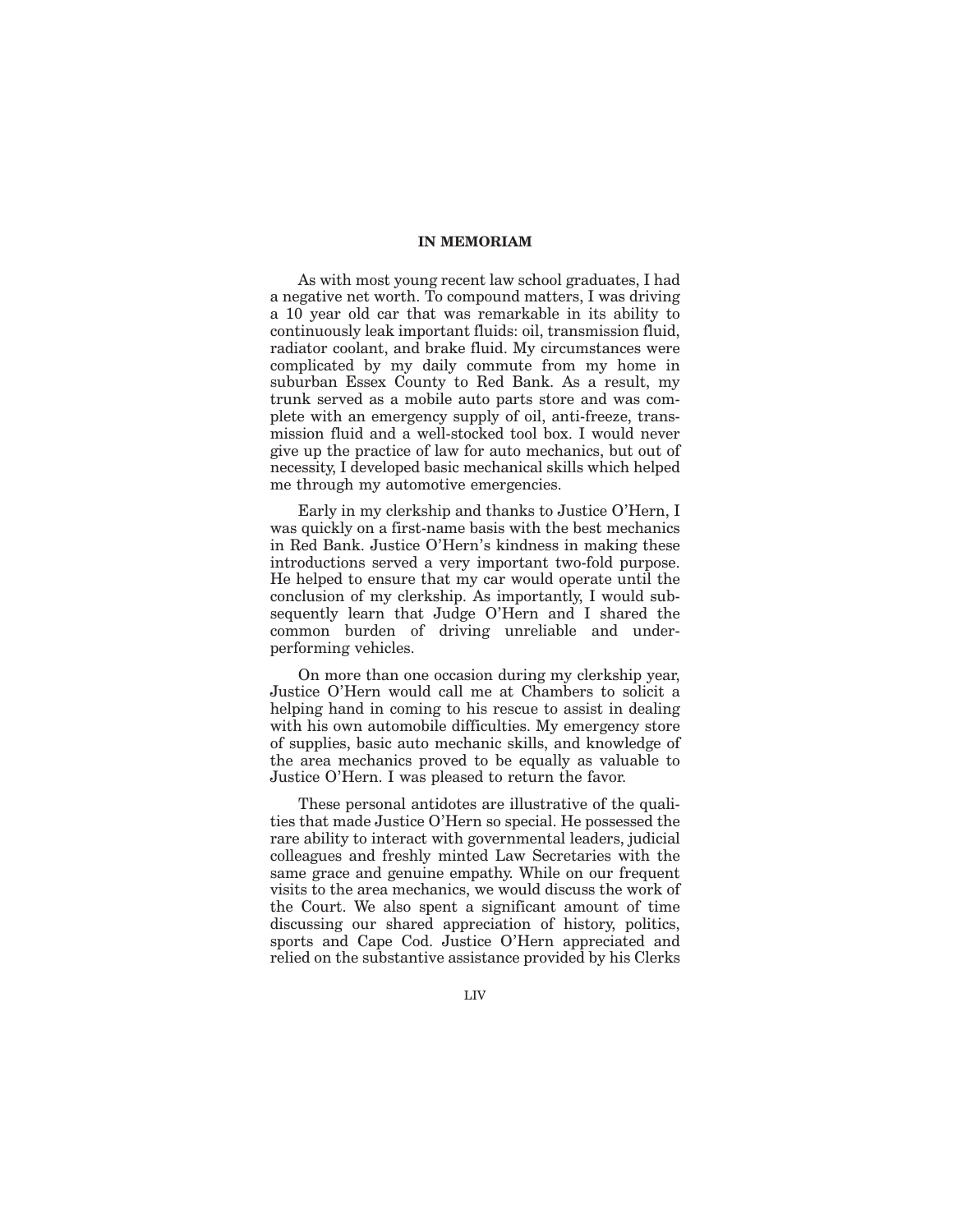and we readily tried to contribute our talents. It was his sincere interest in the lives of his law clerks that engendered such well-deserved respect and admiration. Justice O'Hern had the unique ability to make those with whom he came into contact with feel better about themselves.

He also had a great memory. For years after my clerkship, he would always check on the status of Patty's tennis game, the make and model of my current vehicle, and tease me about the quality of the shine on my shoes.

Justice O'Hern's playbook for life was rather straightforward. With an understated grace and a self-deprecating Irish wit, he encouraged his clerks to work hard to learn the law and to work toward achieving justice. He understood that the legal system was imperfect, but at its core, it provides a framework for the resolution of problems and disputes. Because Justice O'Hern had the intellect of a mathematician and the heart of a poet, the law provided him the best of all possible worlds; a logical framework of principles where attorneys could help to solve problems of the human condition.

Justice O'Hern had a private office in his chambers, but he preferred to work at a table in the library that we shared with two Superior Court Appellate Judges. I know he enjoyed the beautiful view of the Navesink River outside of the Chambers, but he also welcomed the opportunity to interact with his clerks and the clerks for the Appellate Judges. We relished his company.

Daniel O'Hern never forgot what it was like to operate the law practice and to deal with the pressures that attorneys confront. He had a deep and abiding respect for trial court judges and juries. Wherever possible, he deferred to finders of fact who, in his words, were ''in the trenches.'' He quietly sought out opportunities to interact with Superior Court Judges, like my father-in-law, Judge Edward J. Van Tassel, a Bergen County Superior Judge, merely to stay in touch and to discuss issues of the day. These overtures helped Justice O'Hern to remain connected to his trial court colleagues. For the recipients,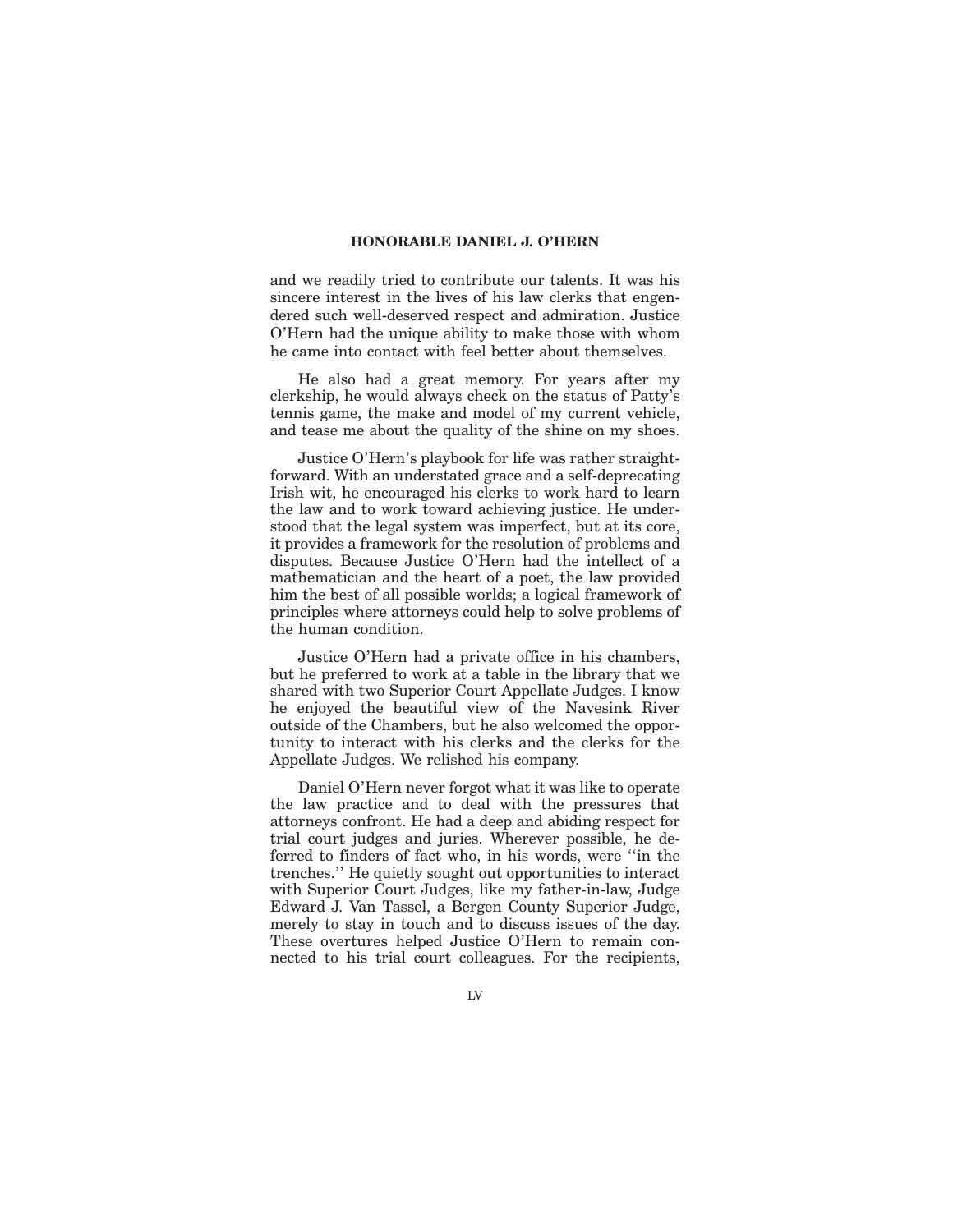these calls and notes represented selfless acts of kindness that meant a great deal.

Although Justice O'Hern took the work of this Court very seriously, he never took himself seriously. He had a terrific sense of humor and relished the opportunity to play a well-timed practical joke on his colleagues and his clerks.

Justice O'Hern was, and always will be, a native son of his beloved Red Bank. As all of Justice O'Hern's clerks can attest, he was a roving ambassador at large for the greater Monmouth County area Chamber of Commerce. He delighted in planning field trips to various locales in Monmouth County, including a traditional expedition to Ocean Grove. Many of these trips included stops for lunch at some of his favorite places: Itri's Luncheonette, Sal's Tavern and Brothers Pizzeria in Red Bank; and Max's in Long Branch. He was thrilled by the economic revival in Red Bank and savored our annual summer lunches at the many new restaurants along Broad Street.

On a deeper level, Justice O'Hern was an integral part of the rich tradition of New Jersey appellate jurisprudence. Justice O'Hern started his legal career, appropriately enough, as a law clerk to United States Supreme Court Justice William Brennan, himself a New Jersey native and a distinguished member of the New Jersey judiciary and of this Court. This Court and the State of New Jersey can take justifiable pride in the contributions of these native sons.

The 1987-1998 New Jersey Supreme Court term is known for the Court's unanimous decision *In Re Baby M,* 109 N.J. 396, (1988), in which the Court ruled that surrogate parenting for hire was illegal in New Jersey. Justice O'Hern was proud of the Court's decision in this landmark case.

Although Justice O'Hern was fond of saying that selecting a favorite Opinion was like asking a parent to identify their favorite child, I know that the Court's trilogy of cases involving the right to shelter *Franklin v. New*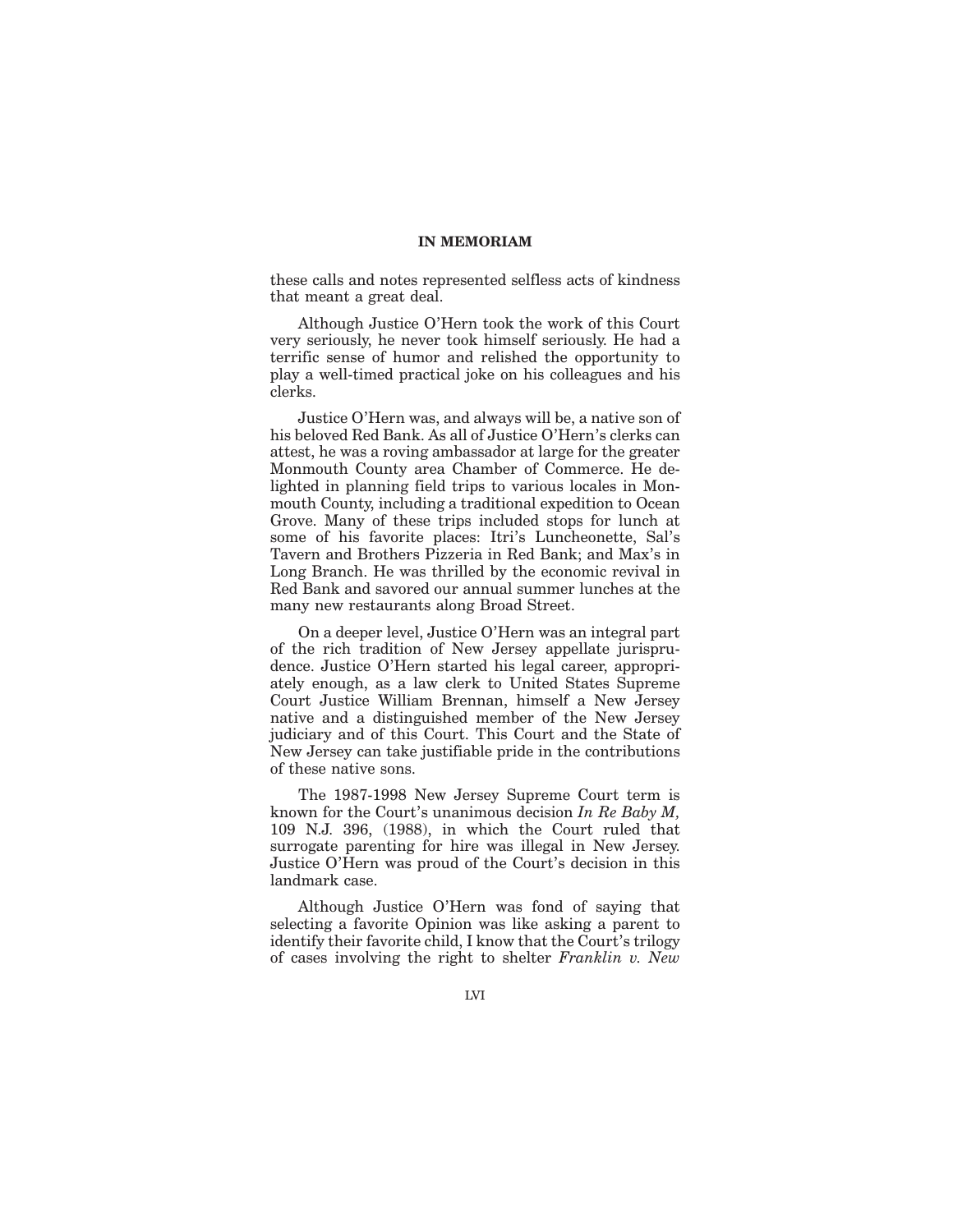*Jersey Department of Human Services*, 111 N.J. 1 (1988); *Williams v. New Jersey Department of Human Services*, 116, N.J. 102 (1989); *L.T. v. New Jersey Department of Human Services*, 134 N.J. 304 (1993), were particularly significant to Justice O'Hern.

In May 1988, Justice O'Hern called me into his office, upon returning from a Court conference. He told me that Stephen Townsend, the Clerk of the Court, would be contacting me to assign an emergency bench memorandum. Justice O'Hern noted that the assignment was noteworthy and involved a case of first oppression in New Jersey; whether there was a constitutional right of shelter guaranteed by the New Jersey Constitution. I was honored by the assignment and a bit overwhelmed by the prospect that the Court had granted certification on an emergent basis. I had a mere three weeks to prepare a detailed bench memorandum for the Court. With his help and encouragement, I met the accelerated deadline.

In *Franklin v. New Jersey Department of Human Services*, this Court addressed, for the first time, whether the termination after five months of emergency assistance housing benefits provided by the Department of Human Services was valid. In my view, the Court's decisions in *Franklin* and the subsequent decisions in *Williams v. New Jersey Department of Human Services* and *L.T. v New Jersey Department of Human Services*, most clearly represent the embodiment of Justice O'Hern's legal scholarship and character.

The Supreme Court's decisions in the right to shelter cases were vintage Daniel J. O'Hern. Relying upon his broad experience and philosophy that the judiciary should let ''government govern,'' Justice O'Hern solved the underlying issue of the need to help those who were in danger of slipping through the social safety net by relying on legislative and executive branches of state government. Instead of promulgating a broad new constitutional right, the Court relied on what Justice O'Hern deftly referred to as the ''art of the half said'' and encouraged a practical remedy that had a direct positive impact on those in need.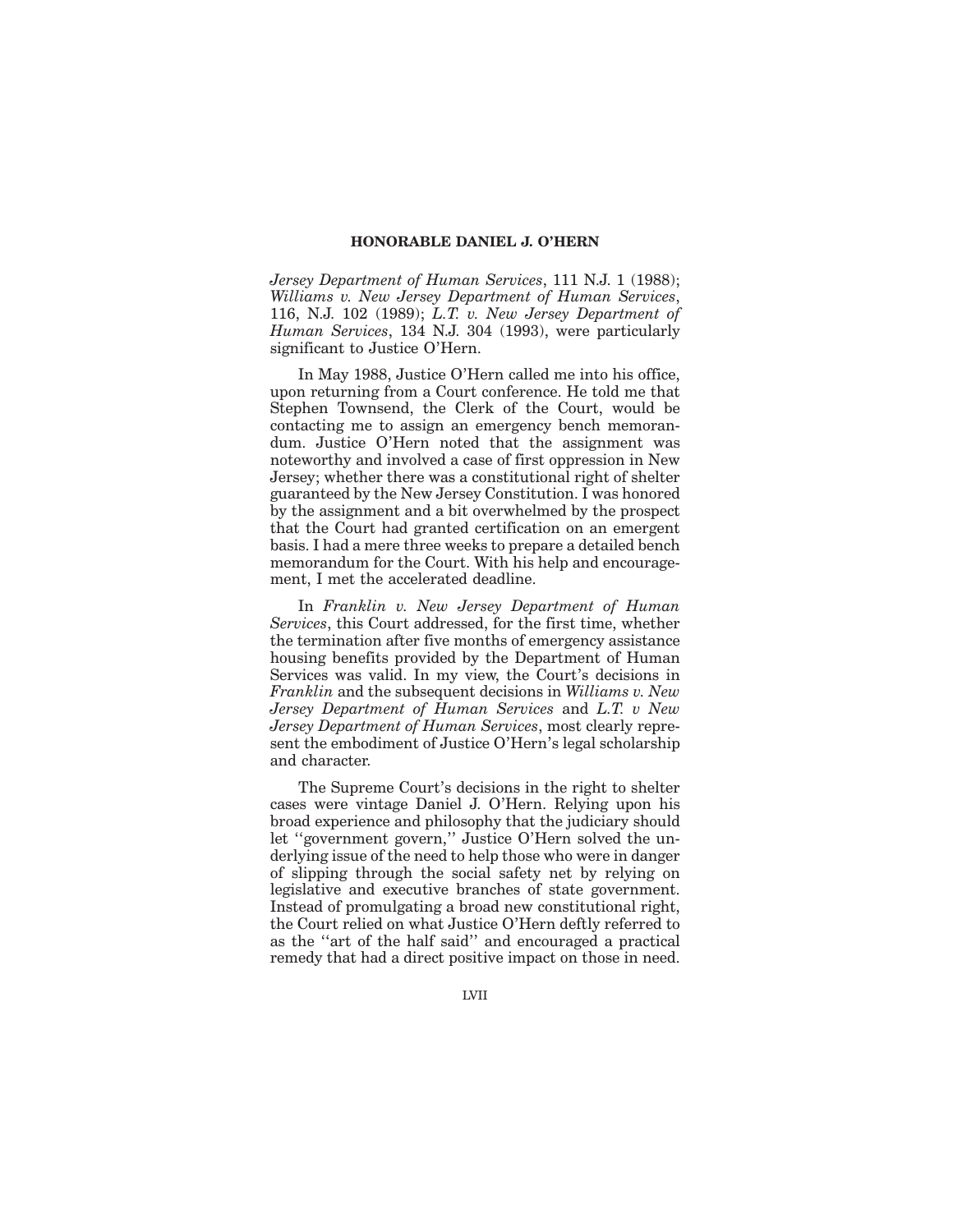Justice O'Hern meant different things to different individuals in his life. To his family, he was a dedicated husband, father, son and brother; to his judicial colleagues, he was a brilliant jurist who relished solving complex legal issues in a manner that could be readily understood; to his Law Secretaries, he was a professional mentor who taught them a great deal about the law, but even more about life; and to the residents of the State of New Jersey, he was and always will be a ''man for all seasons'' — an intellectual blessed with a common touch; a man of principle and character who exhibited a innate sense of fairness and decency in all that he did; and a public servant whose contributions to this Court will long be remembered and whose 231 Opinions will survive the test of time.

Justice O'Hern was uniquely qualified to serve on this Court due to his broad experience as a United States Supreme Court clerk, practicing attorney, municipal official, cabinet official, and Chief Counsel to Governor Brendan Byrne. These qualities, coupled with his abiding sense of fairness, served Justice O'Hern and the residents of New Jersey well. The State of New Jersey is a better place; the New Jersey Supreme Court and the New Jersey Bar are stronger institutions; and the lives of those fortunate enough to call Justice O'Hern a mentor and friend are immensely richer by virtue of his life.

**CHIEF JUSTICE RABNER:** Thank you. Next we will hear from retired Chief Justice James Zazzali, a dear friend of Justice O'Hern.

# **Remarks by CHIEF JUSTICE JAMES R. ZAZZALI (retired)**

Chief Justice Rabner, Chief Justice Poritz, Associate Justices and Judges. Governor Byrne. Barbara and all of the family and friends of Dan O'Hern. Barbara asked me to speak today as a ''friend'' of the family. I am privileged to have a chance to say a few inadequate words. But I am also pleased to be here for another reason. I'm so happy to have the chance to speak at this podium with the knowledge that two justices will not interrupt me in the middle of a sentence.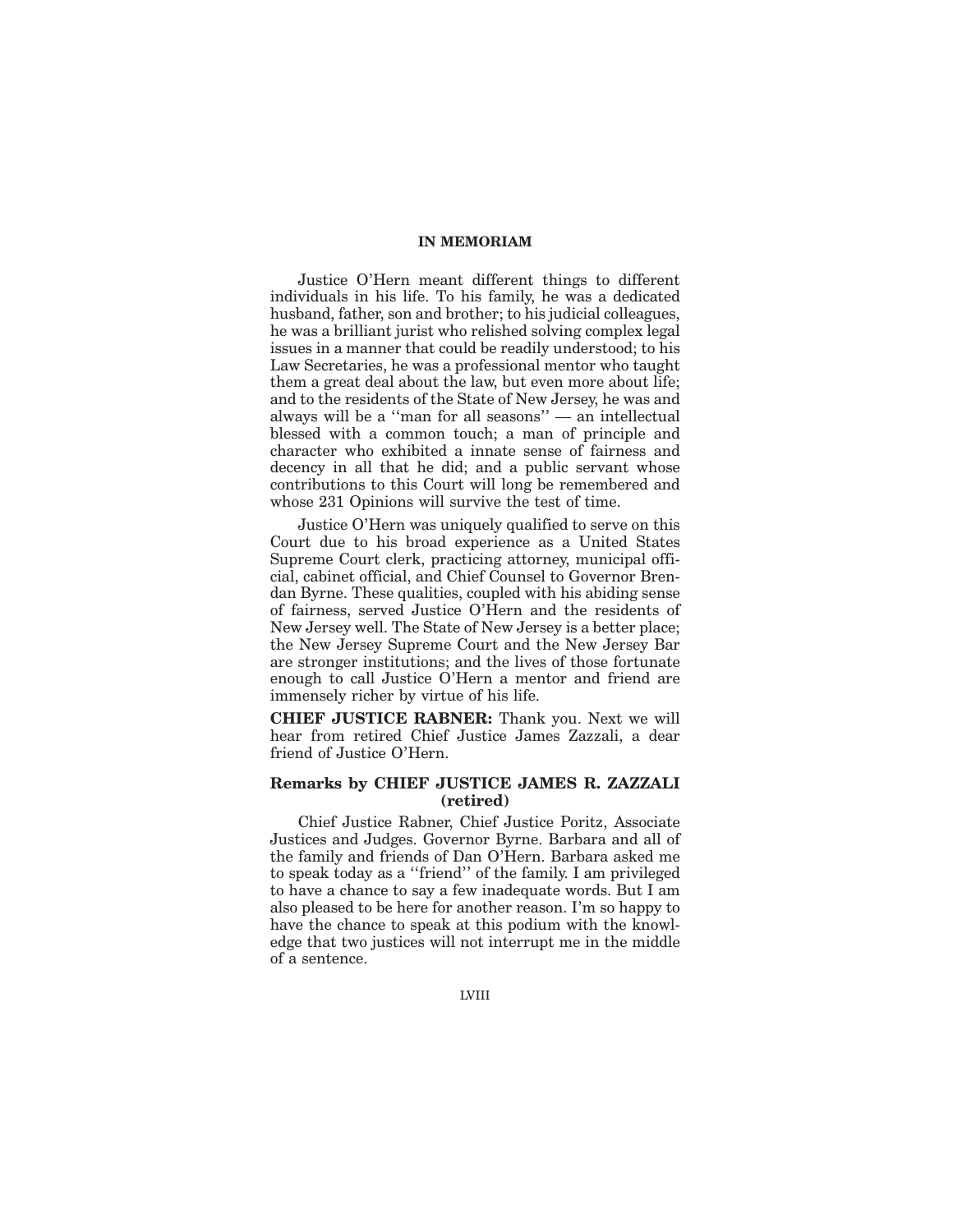All of us have numerous recollections of this gentle man — this great man. I will not recount any anecdotes, save one. And, coincidentally, it was the last time I saw him in our 37 year friendship. I visited him at the hospital in late March, near the end. Justice Stein had been there the day before. Justice Handler was there the day after me. I went into the hospital room. The doctor was examining him. Barbara, turned to Dan, pointed to me, and said, ''Who is that?'' Dan paused about 5 seconds and said, ''Justice Zazzali.'' The doctor was elated because he was more alert than expected. Barbara and Molly were thrilled that he knew me. Most of all, I was delighted. Because no one recognizes me anymore.

Since Dan passed away, there have been many ways in which he has been honored. Letters, articles, posthumous awards, plaques, speeches, and on and on. But none of them, none of us, can be equal to the task. Still, each of those efforts is meaningful to some degree.

The most recent expression concerns, of all things, the Red Bank Train Station. That station is irrelevant to most of us. But that was where Dan took the train round trip, each day for four years, when, as a teenager, he commuted four hours daily to Regis Prep in New York City. It was a whistle stop where presidents like Teddy Roosevelt, and monarchs like George VI and Queen Mary, stopped on their tour of New Jersey. In 1977, the state planned to demolish this Victorian relic. Dan was the mayor of Red Bank at the time. Dan single-handedly fought to preserve it and refurbish it. And he won. The federal government placed the station on the National Historic Register. And it was not just Dan's verbal support that did it. There's a famous photo of Dan, his daughter Eileen, and a group of teenagers on a scaffold, painting the station. And that is one of the reasons why the Office of the Governor and legislative leaders are supporting legislation, to be introduced shortly, to designate the red bank station as the ''Daniel J. O'Hern Station.'' Although confident about passage, nothing is certain. But the spirit behind that effort is itself gratifying.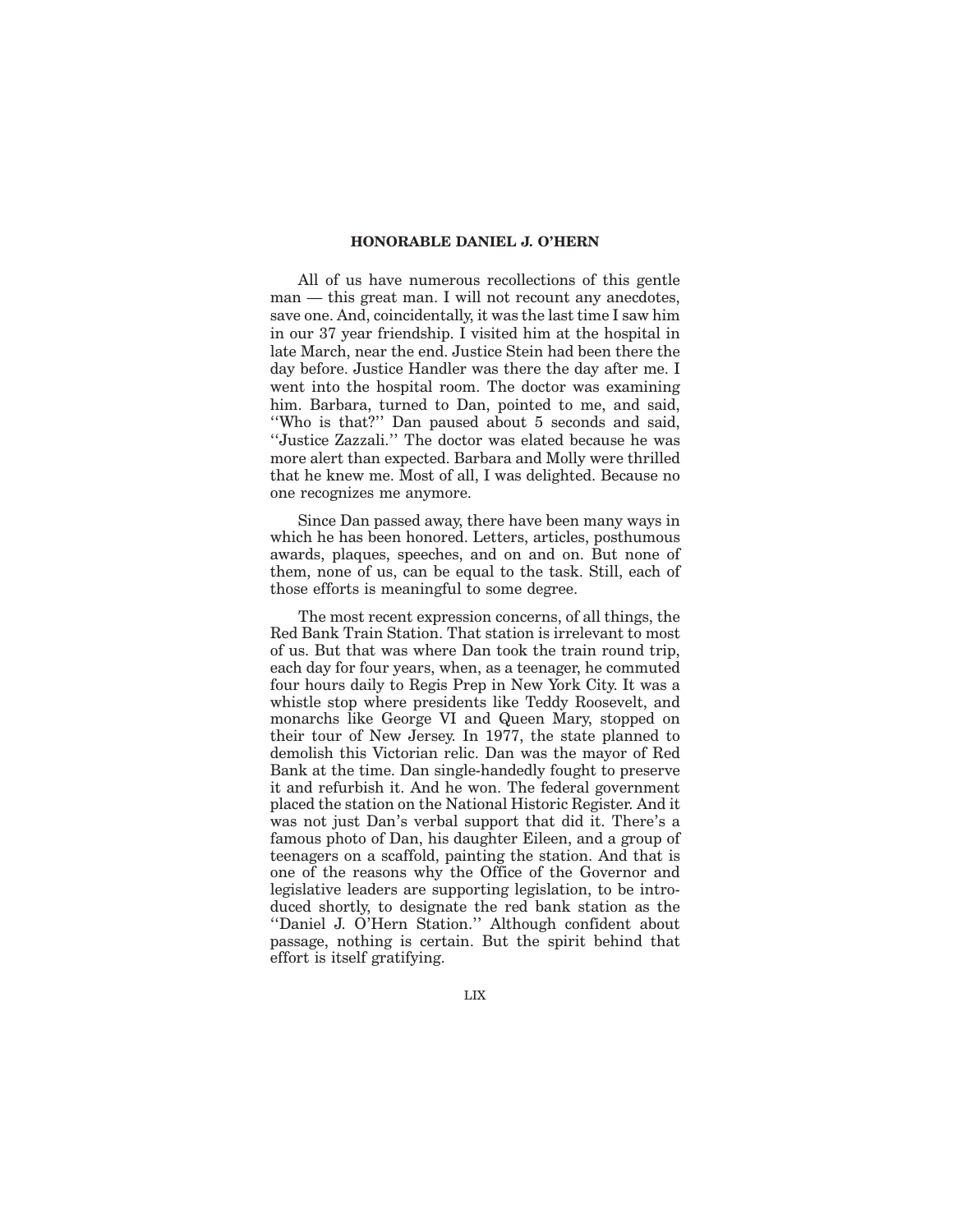As with all of the other efforts these past seven months, that gesture is still not quite satisfying. The best way we can honor Dan is not by speeches, or articles, or dedications. But, rather, through our collective and individual memories. To try to keep his memory, his example, his greatness, alive in our hearts, in our thoughts and in our deeds. Not just next year but for as long as we are able. Put differently, Dan's monument is our memory.

How do we sum him up? It was in 1972, when someone said to me ''You really ought to meet Dan O'Hern. He will remind you of Lincoln.'' There is much validity to the comparison. It's not just that they physically resembled one another. Both being the same size. Walking with that slight stoop and slow gait. Both possessed of a simple but charismatic manner, that homespun presence. It was more. Dan's core values. His appreciation of that ordinary Joe in that extraordinary tavern. His humility — real not faked. His fundamental decency. His unboundless personal and professional integrity. Dan was always himself, everywhere and with everyone, never afraid to show his private face in a public place.

How are we all reacting to all of this today? Perhaps bittersweet. One is reminded of the candidate for President who, on the night he lost an election, was asked ''How do you feel?'' He answered ''I'm too old to cry but it hurts too much to laugh.'' We don't cry today. Neither can we laugh. But we can rejoice. As someone said at Lincoln's deathbed, ''now he belongs to the ages.'' And now, Dan too, belongs to the ages. And to our memories. We should rejoice in those memories.

As much as the words of philosophers and priests try to console us in these times, the poet usually says it best. I mentioned at the outset that I was asked to speak by the family as a friend. It is fitting, therefore, to recall a few lines from a poem written by Edgar Guest called ''A Prayer.'' It could just as easily have been called ''A Friend'' and it could have been a poem by Dan himself or about Dan. Just a couple of excerpts suffice: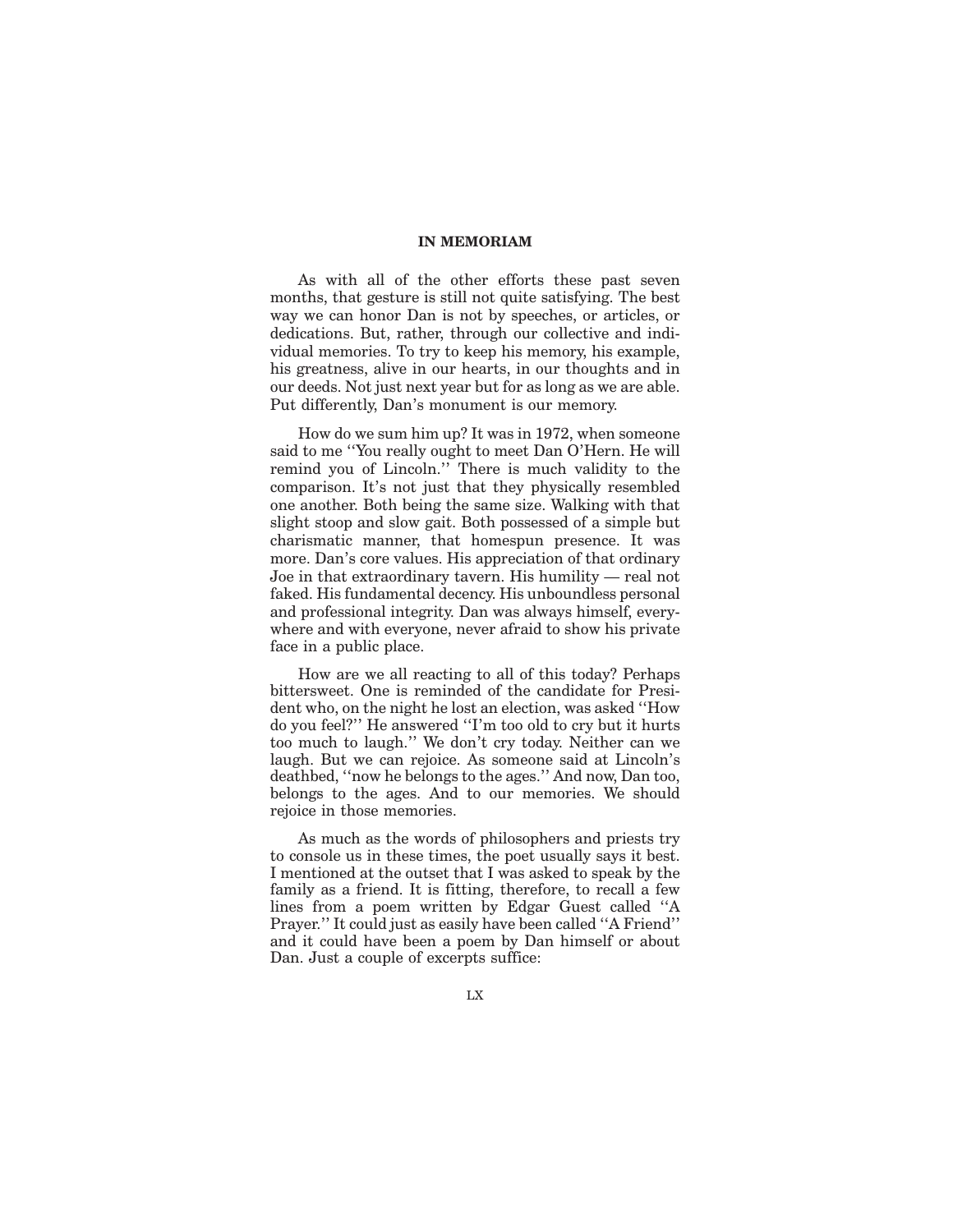Grant me, O Lord, this day to see The need this world may have for me;

To play the friend Unto the end;

Grant me, O Lord, to face the rain And not too bitterly complain; But teach me to live so that I Can brother with each passer-by.

I think the Lord planted those seeds in Dan. With all of us, he played the friend until the end. He ''brothered'' with each passer-by. The world is and will always be a better place because he walked among us. Thank you.

**CHIEF JUSTICE RABNER:** Thank you. We will now hear from Justice O'Hern's son, Daniel J. O'Hern, Jr.

#### **Remarks by DANIEL J. O'HERN, JR.**

Chief Justice Rabner, Associate Justices of the Supreme Court, Governor Byrne, Chief Justice Zazzali, Chief Justice Poritz, former Justices of the Supreme Court, members of the clerk's office, law clerks, friends and family.

On behalf of the entire O'Hern family, we thank the Court for this beautiful memorial service. I want to particularly thank Paula Burkhart for all of her hard work in organizing this service. I also want to thank all of the speakers, Justice Long, Justice Handler, Chief Justice Zazzali and John Cromie.

Several weeks ago, Justice Pollock spoke about my father at the annual professionalism awards luncheon. At the beginning of his remarks, he noted that the difficult task in speaking about my father was coming up with original material, not because there was not enough material to draw from, but because so many wonderful things have been said or written about him since he passed away. Despite his trepidation, Justice Pollock's remarks, of course, were perfect. But I understand how Justice Pollock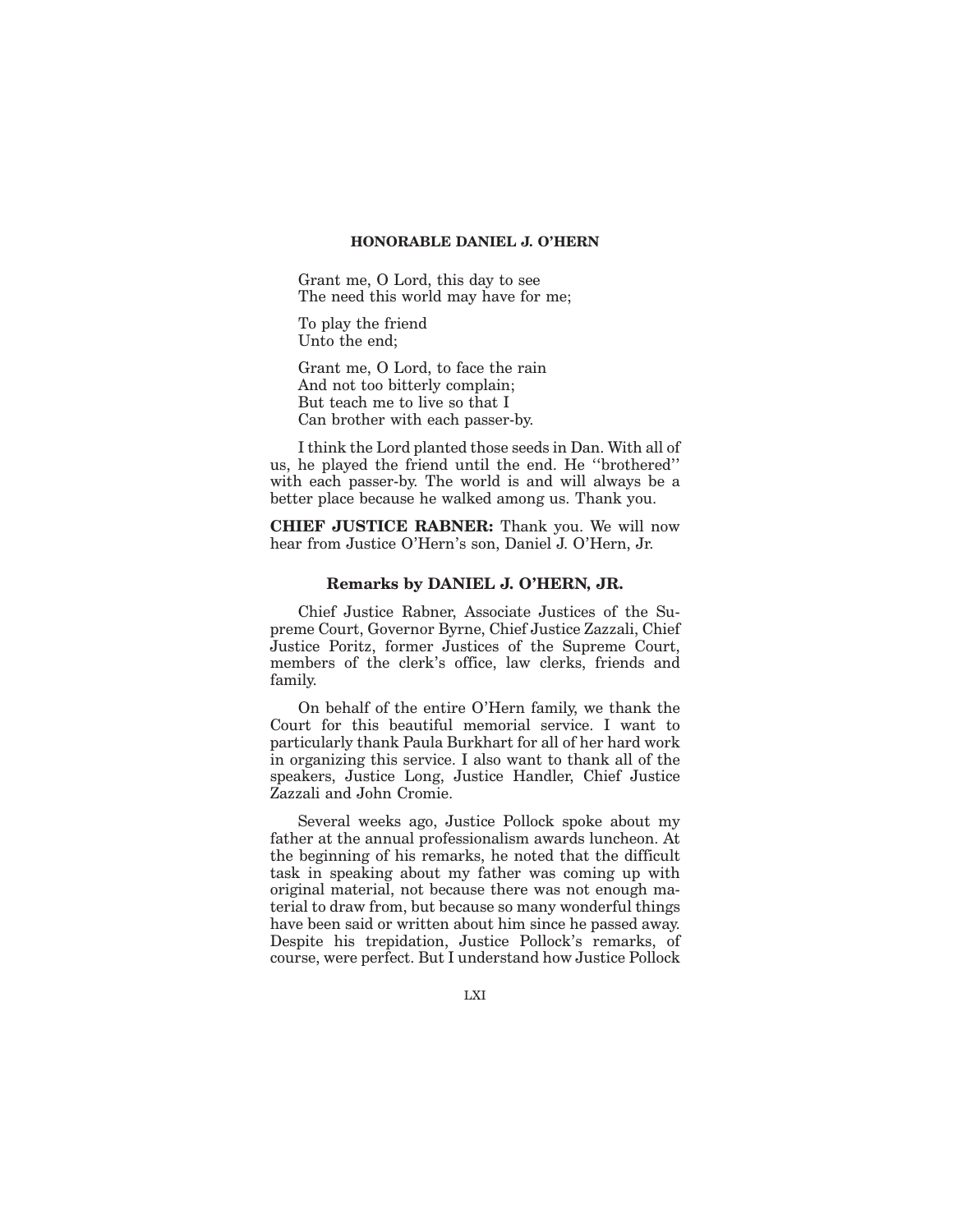felt. My Brother John's eulogy and Justice Stein's remarks at the funeral so beautifully captured the essence of my father.

But I had a source that no one else had, my father's office. I had the daunting and oftentimes difficult task of cleaning out his office. Those who know my father know he was pack rat; he saved anything and everything. He was able, in part to write his book about the Supreme Court because of these habits. His office contained a dizzying array of piles and files that only he could make sense of. It reminded me of what Justice Clifford wrote in a tribute to my father at his retirement about his notes on the petitions for certification: Justice Clifford wrote that only my father could make sense of what he described as ''an indecipherable maze of handwritten scribbles, folded down pages from the opinion below, and one word clues, the whole mess held together, sort of, by a rubber band.''

Not surprisingly there was a lot of junk in his office, but buried amidst the junk were wonderful nuggets of information, pictures, books, letters, notes, copies of speeches that he gave over the years.

One such speech was his remarks at the Seton Hall Red Mass in October 1993 when he received the Thomas Moore Award. In his usual self deprecating way, he started his remarks by saying this; ''Some very nice things have been said about me and I am not sure I can rebut them without prompting the committee to withdraw the award.'' He said he was reminded of the joke about a boy at an Irish Wake who after listening to the beautiful words spoken in memory of the deceased, walked to the casket and peered in. The boy returned to his seat and his mother said, ''What did you go up there for?'' and the boy replied ''I just wanted to see who was in the casket because it didn't sound like it was Dad.'' Needless to say, The O'Hern children did not have to do that our father's wake.

I am sure of this, if my father is looking down on us he is saying why are you people wasting your time talking about me. That was just him, he never wanted to put anyone out or have anyone make a fuss about him.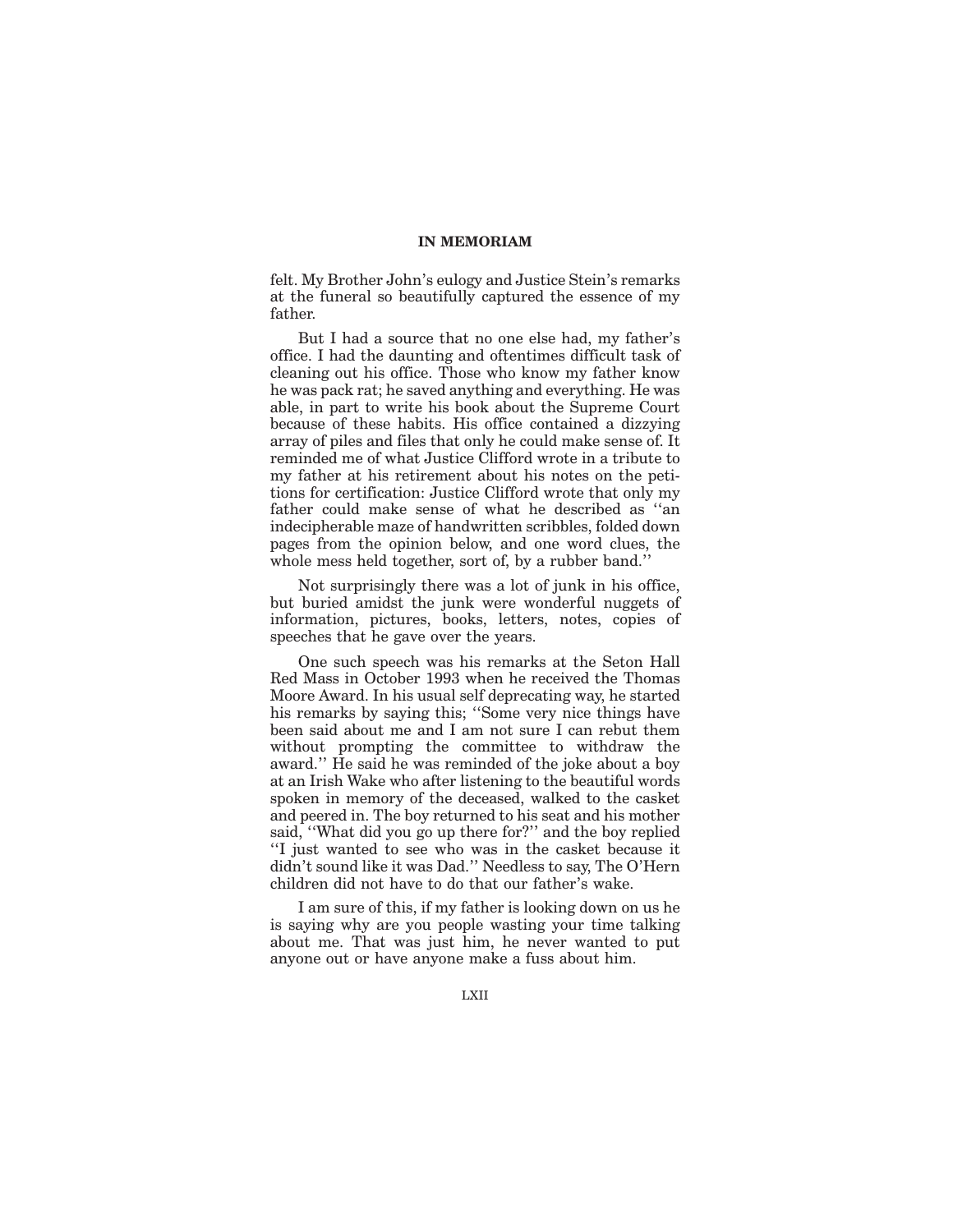There are so many things I could say about my father's service on the Court, but I thought a good place to start was the beginning of his amazing journey as a New Jersey Supreme Court Justice. August 6, 1981, the day he was sworn in. That Sunday, the local paper, the Red Bank Register, ran a story about the swearing in. The story started with these observations: ''Eileen looked beautiful, Molly looked cute, Jimmy and John looked a bit uncomfortable in their shirts, ties and jackets, and Danny looked tall. All looked proud.'' The paper was being kind to Jim, John and me. Needless to say the O'Hern boys at the time were not paragon's of style. We just hope that the picture of us from the swearing in has been purged from the Supreme Court archives.

But we were so proud of Dad. It was a glorious day for him and our family. Although I think I can speak for all my siblings in saying that we did not fully understand the significance of the day. We were young. I was the oldest, and had just completed my sophomore year of my college. Molly, the youngest, was only 9. As time passed and four of us went on to law school, we came to more deeply appreciate what it meant to serve on this great Court.

But it was clear what the appointment to the Court meant to my father. He told one local paper that it was a lawyer's dream. Indeed it was a dream job for him, although it is not accurate to call his service on the Court a job. It was a calling of the highest order for a New Jersey lawyer. After his retirement he was asked by an interviewer if there was anything else he would have preferred to do with his life. He answered: ''You want to know the truth? No.''

There were so many things about the Court that he loved, the intellectual challenges, the Court conferences, the oral arguments, the opinion writing, the legal and life lessons that he imparted to his law clerks, and of course the collegiality and friendships that developed among the Justices. He captured so much of these wonderful memories and experiences in his book that was recently pub-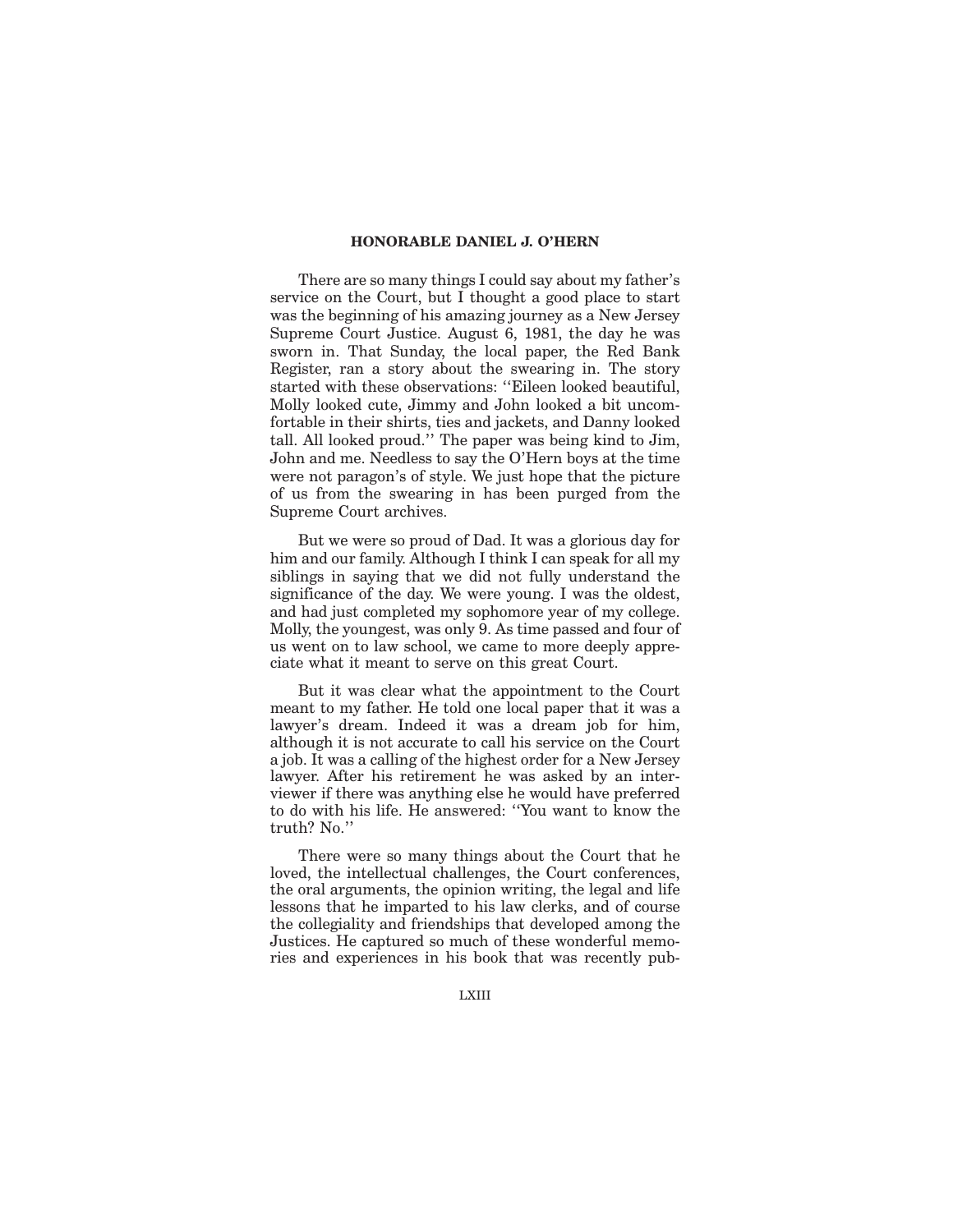lished by the Law Journal, so there is no need to repeat them all here.

But my brother John reminded me that my father loved sharing a pastrami sandwich with Chief Justice Wilentz during conferences. My mother would never serve that at home, so I guess the Chief was an easy mark for his gastronomical delights. I have to say the practice of splitting a sandwich continued when he came to work with me, although it was always a tug of war of whether we were going eat healthy — I liked my turkey sandwich — or have something loaded with fat and mayonnaise. Mom, I did my best.

The Justices with whom my father served were highly motivated and talented individuals, but to my father the Court's institutional reputation was sacrosanct. In a tribute at his retirement, Justice Stein wrote that my father ''had a full appreciation of [the Court's] institutional role as New Jersey's Court of last resort.'' He was extremely cognizant of the Court's role in this regard and would assiduously avoid any action by him or the Court that could in any way damage the Court's reputation in the eyes of the public.

My father also had a keen appreciation for the history of the Court. As Justice Handler wrote in tribute at his retirement, he ''viewed the law from a broad perspective strongly influenced by a sense of judicial tradition and a special appreciation of history.'' When he joined the Court it already had a reputation as one of the top state courts in the country, and he was deeply honored to be able to serve on such a storied Court. He respected and appreciated its rich history and traditions. He admired and studied the Justices that served before him and he was committed to preserving the Court's legacy and reputation. He once told an interviewer that ''As strange as it might seem, we still tell stories about old courts — people like Justice Proctor, Justice Francis, especially Chief Justice Weintraub.'' He told the interviewer: ''They are not dead to us.''

As most of you know, my father clerked for United States Supreme Court Justice William Brennan. There is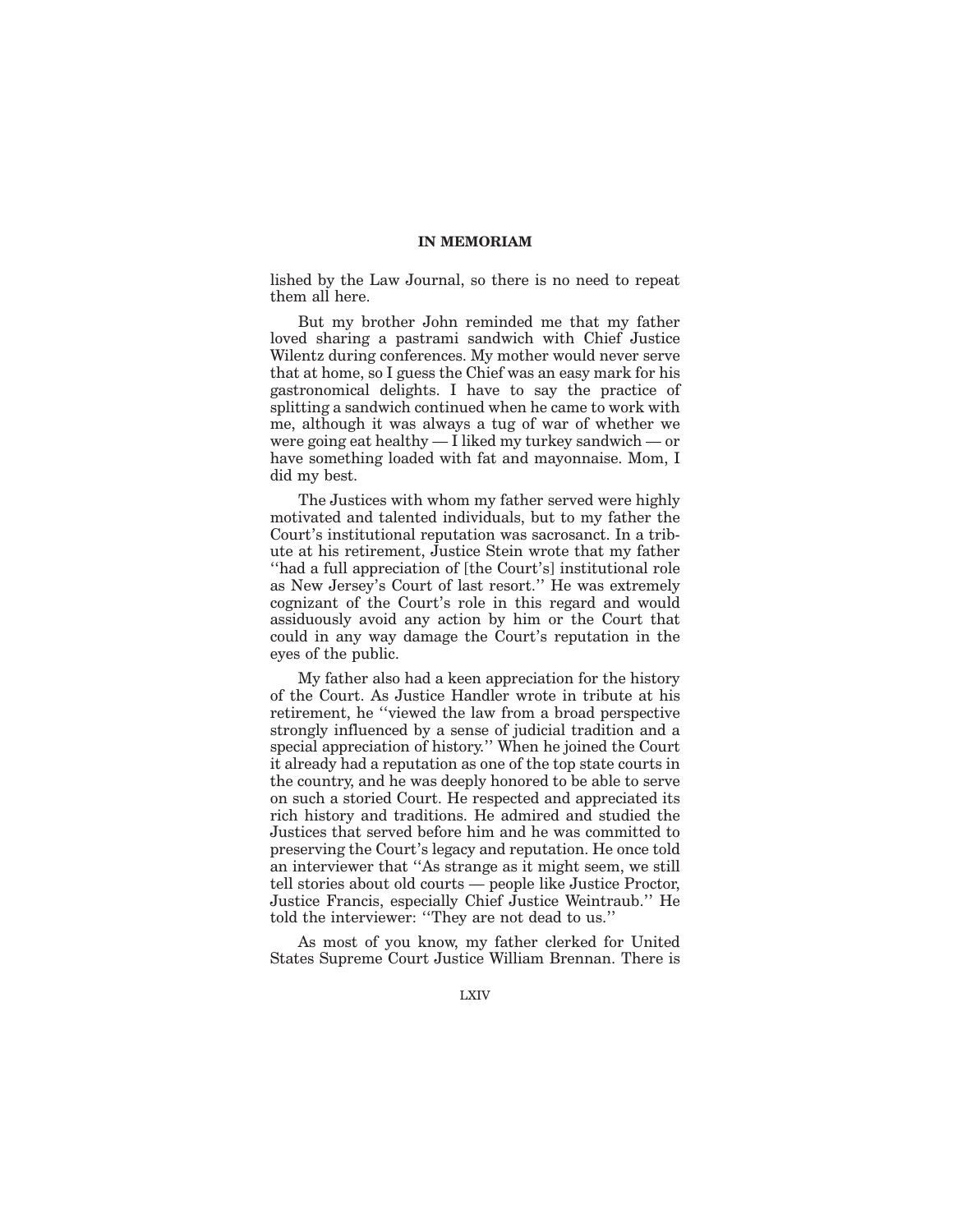no doubt that Justice Brennan had a tremendous influence on my father and that he was one of his great role models. My father would be uncomfortable having me or anyone else compare him to Justice Brennan. But there are comparisons to be made, although I will leave most of the judicial comparisons to the scholars and academics.

In a tribute to Justice Brennan, my father wrote that Justice Byron White had once said that Justice Brennan's creed was that a judge should proceed ''with a sparkling vision of the supremacy of the human dignity of every individual.'' My father shared that vision. He never forgot that there was a human face behind every litigant that came before the court, in particular those litigants who did not have the ability, financial or otherwise, to influence the issue.

But, to me, the real comparisons to be made between Justice Brennan and my father have nothing to do with their talents as jurists or their judicial philosophies, but with their humanity, who they were as human beings. I think I had a general sense of the personal traits they shared, but they were heightened when I came across a book about Justice Brennan — where else? — on my father's desk. The book's title was the ''The Common Man as the Uncommon Man.'' It was published by the Brennan Center for Justice at the NYU Law School and was a collection of personal remembrances and anecdotes about Justice Brennan the man, not the Judge.

I took the book home with me and started reading it, and I was immediately struck by how much the stories told about Justice Brennan reminded me of my father. My senses and emotions in this regard were no doubt heightened by my father's recent death, but I am convinced that no matter when I read them I would have felt the same way. There was one passage that was written by David Halberstam, who wrote the foreword, that particularly touched me that I would like to share with you. Halberstam wrote:

''No one who has ever met him can be other than moved by the powerful and enduring quality of his human-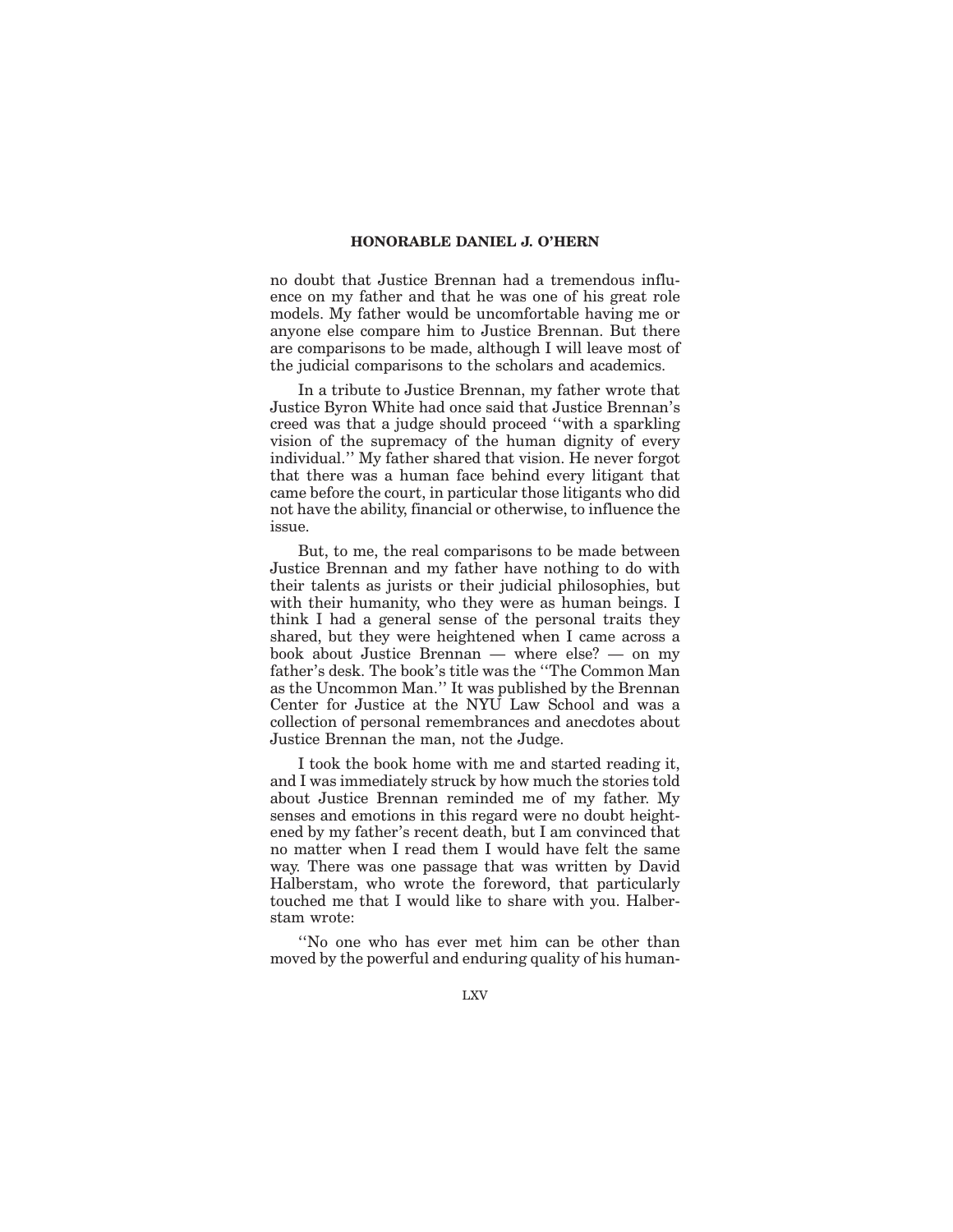ity. He is a man defined by his own innate decency and kindness. His constant courtesy and sweetness are no small things. They are a central part of him, and they were as important to him when he was at the height of his power on the Court as they were when he began his professional journey. He has always been unaffected by his position, and he remains incapable of posturing. With others all too often in the rise to the position of power, personal humanity calcifies, and humility evaporates. . . . But Bill Brennan has never forgotten the most elemental truth of social relations — in order to gain dignity it is important to bestow it on others.''

I wish I had Halberstam's way with words, but when I read that passage I felt like he just as easily could have been describing my father.

My father, like Justice Brennan, never forgot that elemental truth of social relations. He, too, was the common man as the uncommon man. His innate decency and goodness infused every aspect of his life, as son, brother, husband, father, grandfather, uncle, friend, colleague, elected official and of course his service on the Court. He treated everyone he met with warmth, kindness, dignity and respect, regardless of their station in life, whether it be the janitor or postal worker at his Chambers in Red Bank, the sanitation workers at our family home in Red Bank, the staff in the Clerk's office, or a young lawyer at a local bar dinner. If a lawyer was struggling during oral argument, his kindness compelled him to throw the lawyer a lifeline, maybe an easy question to allow the lawyer to gain his or her bearings.

He always had time for everyone, and frankly we wondered how he did it all. He had that unique package of personal qualities and talents that made him the rarest and most special of human beings. As my brother Jim has said several times since he passed away, he is one for the ages.

Halberstam also wrote of Brennan that his personal qualities ''became in time a very professional tool, for they helped make him an uncommonly effective member of the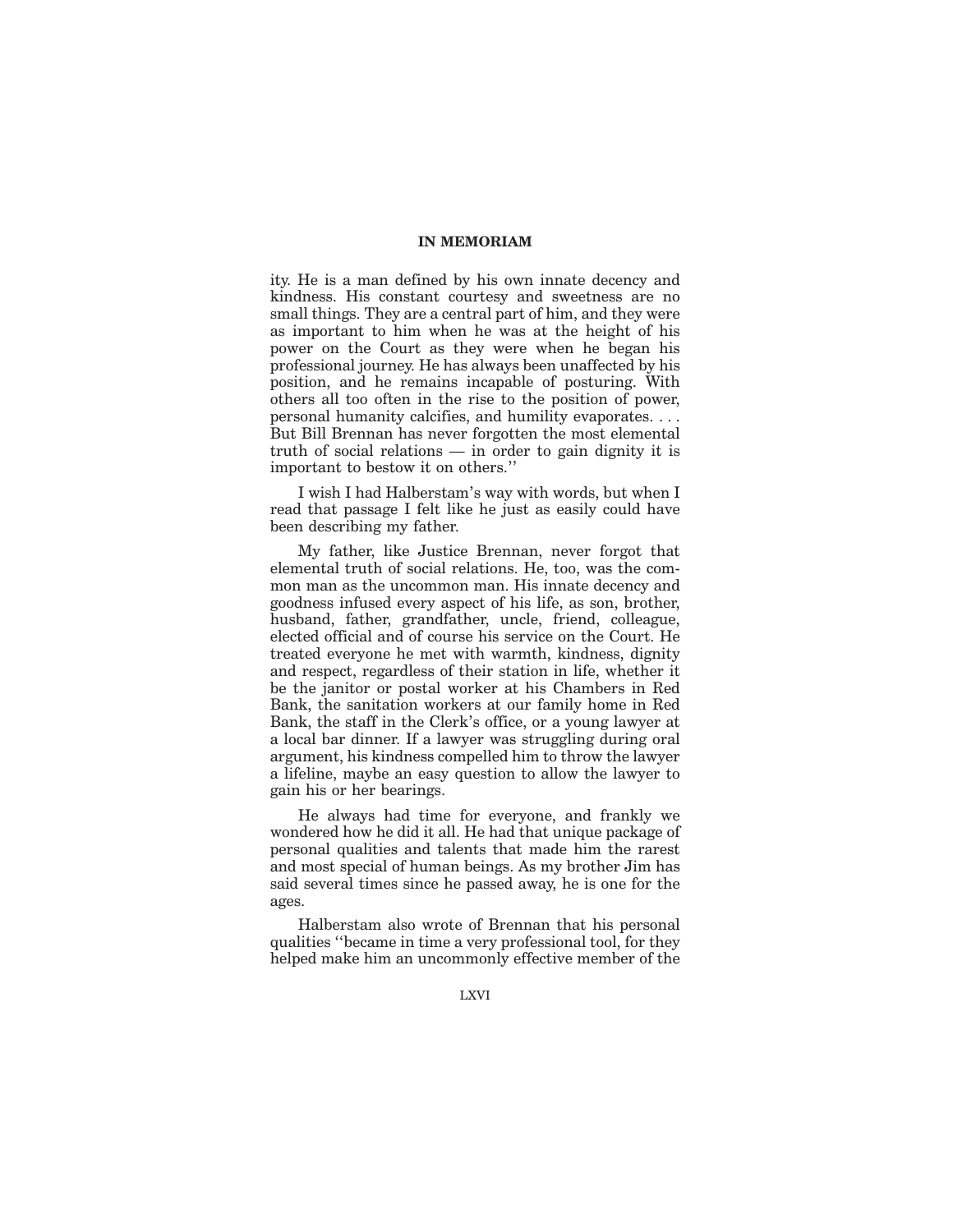Court, with a rare ability to bring others of seemingly differing views to a consensus that a less graceful and generous-spirited man might not be able to do.'' The same was often said of my father.

In fact, I found a letter that Justice Stein sent to my father at his retirement — where else? on his desk — in which Justice Stein said this to my father, after ''Robert died, you were the Court's moral compass and, perhaps without realizing it, you provided leadership for the Court in so many ways. . . . The Court trusted you, and was willing to follow you if you would show them the way. No role on a Court like ours is more important than the one you filled so wisely and well.''

After my father's wake and funeral, Justice Stein said to us that he believed that my father did not fully appreciate and understand how many lives he had touched in so many different ways, and I think he was right, and that was part of what made him such a special person: he did not think he was special, and he certainly never acted like he was.

At his retirement, my siblings and I wrote a tribute that was published in the Rutgers Law Review. I guess I have adopted some of my father's habits, because over the years I have saved notes and e-mails that he would send to me and the family, although I do not think I will be writing a book anytime soon. When he first read our tribute, he sent us an e-mail that said this: ''I had a hurried chance to read the tribute that you wrote in the Rutgers Camden Law Review. I was deeply touched. You give me more credit than I deserve (the man who never missed a nap) but it was very heartwarming to me and mom.''

Yes he liked his naps, but I think he was on to something as many studies have shown the health benefits of naps, including improved mental acuity.

And as you heard in his e-mail, even with his children, I do think he fully understood how he impacted and influenced our lives. But we certainly have no doubts in that regard.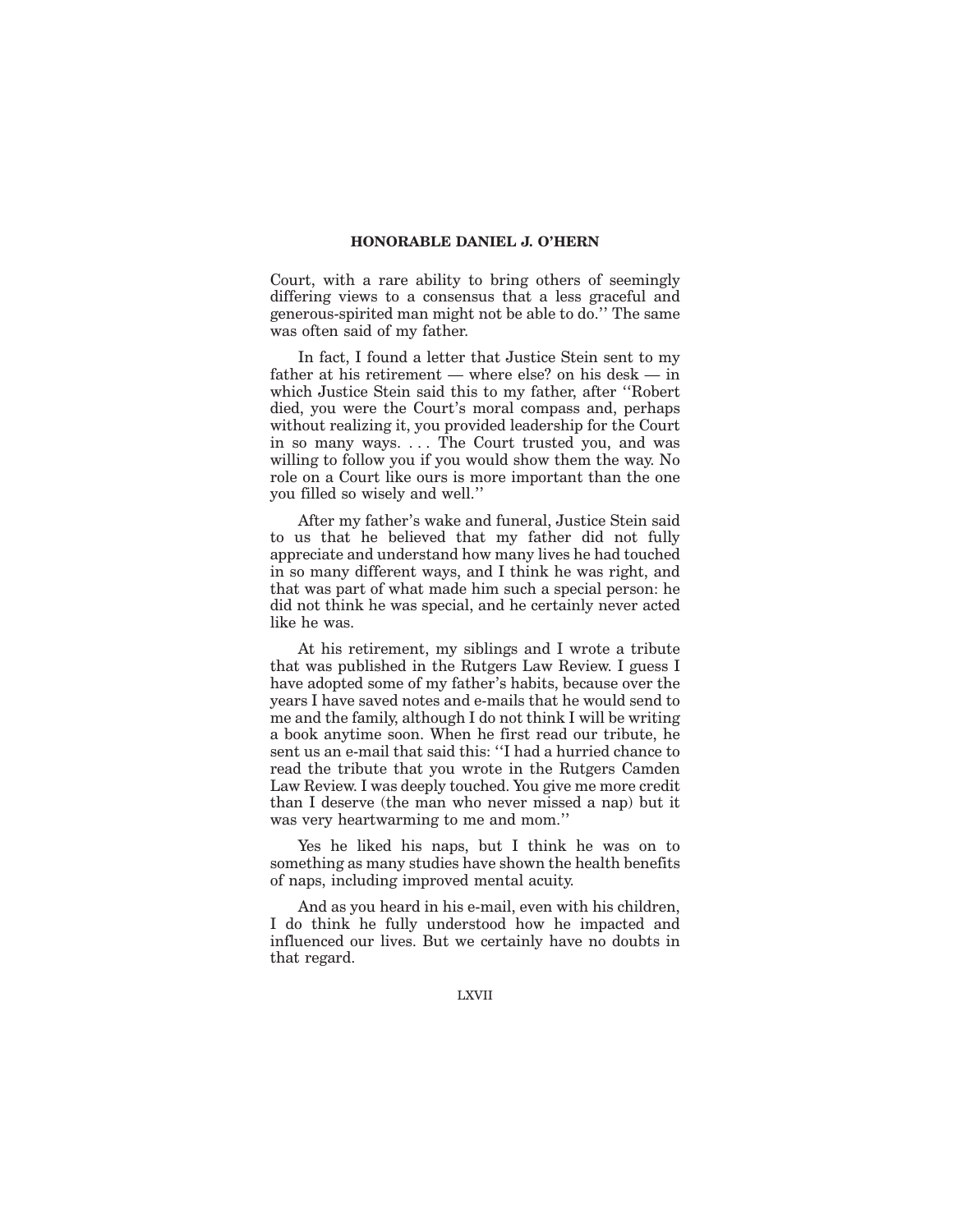While I would like to close with something original and profound, when something had been said well once, there is no sense in recreating the wheel, and my father always liked a good quote, so I close with this passage from our tribute in the Rutgers Law Review:

''Several years ago, one of us repeatedly asked our father what was his judicial philosophy — conservative, liberal or moderate. Our father never provided an answer. But when one of us once asked him why he went into the practice of law, he answered quickly. He said that he wanted to help people. We believe that as both a practicing lawyer and a justice he has been true to the goal which he set for himself years ago when he headed off to law school. And his judicial philosophy is clear to us now. That philosophy, like his philosophy of parenting, is one based on reason, fairness, and simple human dignity. In the end, we are pleased to have been able to share our father as an Associate Justice with the State of New Jersey. We hope that the values he instilled in us permeate not only the legal profession, but also society at large.''

# **Closing Remarks by CHIEF JUSTICE RABNER**

Thank you, Dan, for those heartfelt, beautiful words of tribute. I did not have the honor of serving on the Court with your father, but our paths crossed on a number of occasions. I first met him while he was serving on the Ethics Advisory Panel for the Governor. That distinguished panel of two is called upon to offer counsel to Governors on some sensitive challenges that public life presents. Justice O'Hern was obviously well-suited for the task, and he handled the issues before him with wisdom, a strong sense of ethical principles, and sound, practical judgment.

The Justice was extremely gracious and generous with advice after I was nominated to the Court. He sent me a biography of Ear Warren that had just been published but first made sure to underline a few passages on collegiality. He was right to focus on that important special ingredient, which he did throughout his service as an Associate Justice.